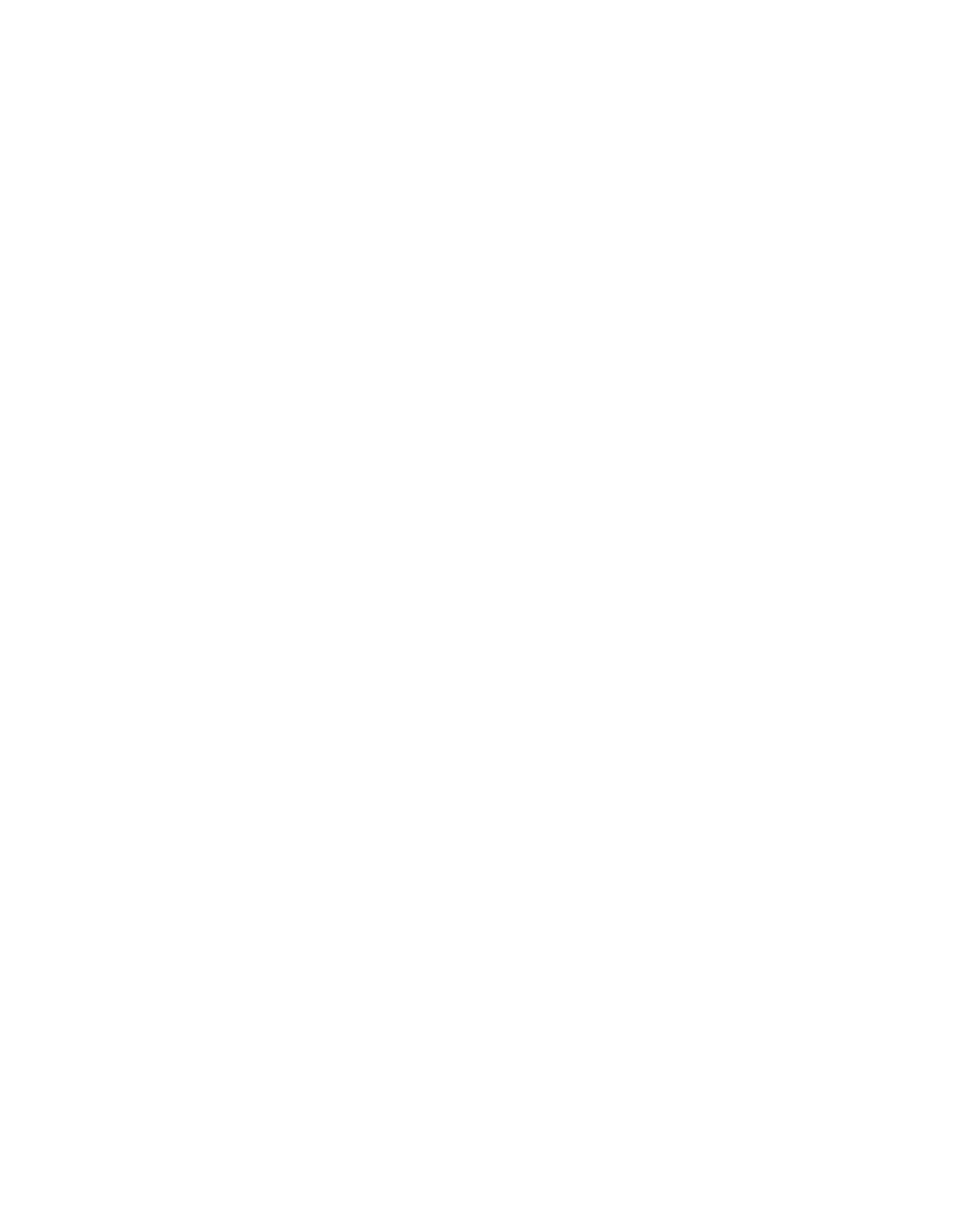Precious women of God,

How exciting that you have chosen to plunge into a study of the very rich treasure of God's Word! May God be pleased to conform you more into the image of His Son as you dwell on and apply to your lives this section of Scripture. These study questions are designed to get you thinking carefully and deeply about the book of 1 Thessalonians. They are not already broken up into assignments for each day of the week; however, I would recommend that you approach this material in a certain way:

- 1. Begin your study time each day by reading the entire chapter that we are studying for that week.
- 2. Answer several of the questions daily, giving thought and meditation to each one, so that you are able to discuss them more thoroughly and be better equipped when you meet.
- 3. Take the time once a week to read through the entire book in one sitting, so as to gain an overview of the book as a whole and not get lost in the details of that one chapter.
- 4. Though the questions may be able to be answered all in one or two days, try to make the time to spend on it 5 or 6 days a week so that you are able to more slowly ponder each one, rather than rushing through.
- 5. Come to your study time ready to be involved! Feel free to ask any questions you may have had when reading, or expound upon anything you thought as you read and answered the questions. You will gain the most from your time together as you all participate. Don't be intimidated or feel silly about any questions or comments you might have. We all have much yet to learn, and we all learn from one another! Trust the Lord your group to be a safe place where you can have confidence and be yourself.

I do recommend printing these out, hole punching them, and putting them into a three-ring binder or bradded folder. (I've also included a cover page you may use if you like). Then you can keep all the notes together from all the weeks, and in the end you will have a resource from which hopefully you can continue to glean in the future as you read and re-read this wonderful book!

Again, I'm so glad you have chosen to participate, and I pray that God might meet with you in significant ways as you fellowship and share with one another your thoughts and questions about 1 Thessalonians.

With joy in our coming Savior,

Jill Hamilton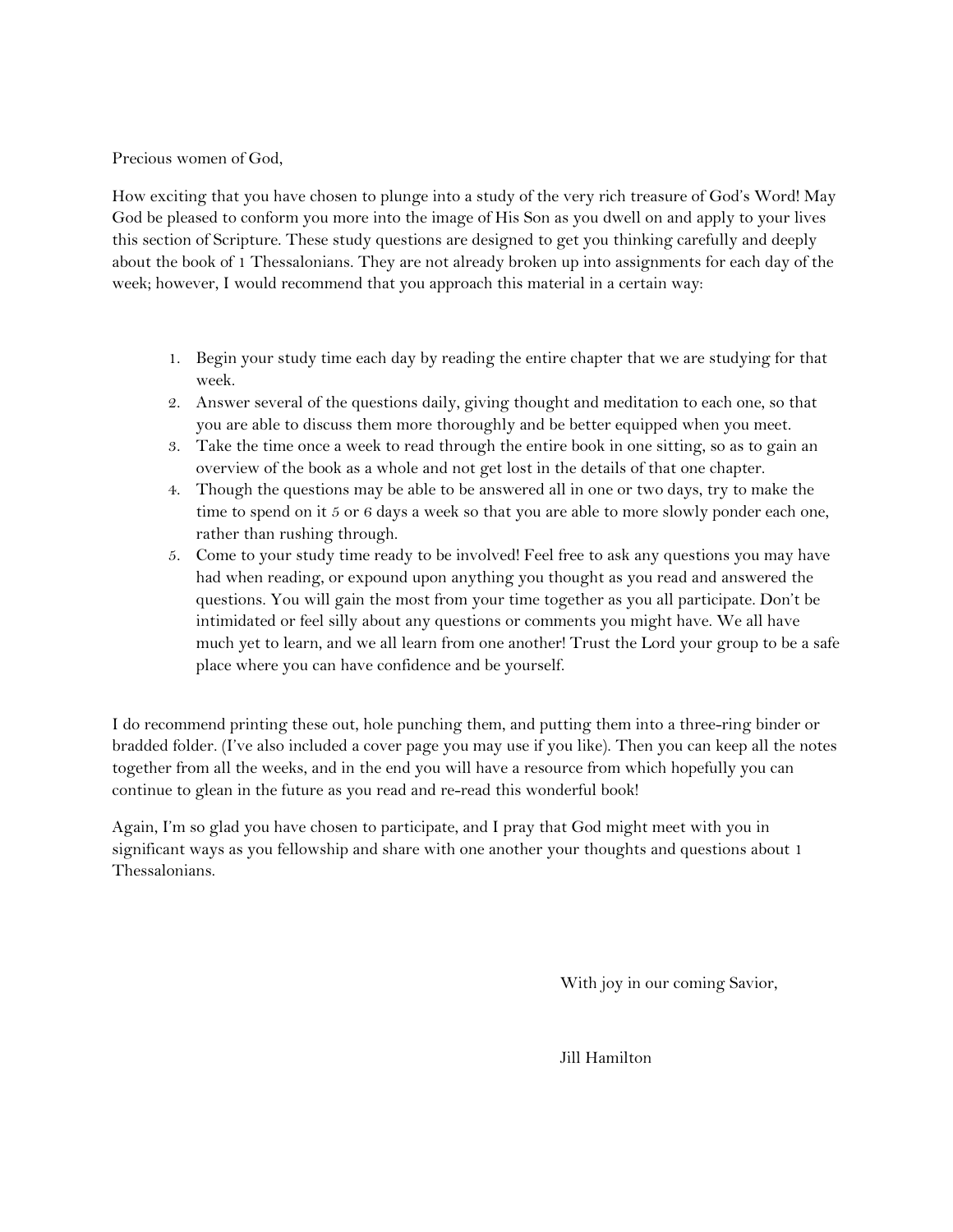# 1 Thessalonians Study Questions CHAPTER 1

*A little background to keep in mind: Thessalonica was a city with a natural harbor located in a well-traveled north-south area called the Egnatian Way. It was also positioned along a key trade route from north to south, making it a bustling center for trade and philosophy. The population consisted of both Greeks and Jews. Allow this to inform you as you read the text and answer the questions*

#### **1:1**

As you read the greeting from Paul, Silvanus (Silas), and Timothy, does anything stand out to you about what is said? To whom is the letter addressed?

How is the church identified here, and what is significant about that?

#### **1:2**

We discover in this verse Paul's gratitude for the people to whom he is writing, evidenced by his fervency and constancy in prayer for them. Do you zealously pray for those with whom you have shared the gospel and discipled?

If prayer is a strong area in your life, would you note here and come prepared to share with the rest of us ways in which you have been helped to effectively and consistently pray for others and in general? Are there specific tools that have been helpful to you?

#### **1:3**

What are the three things listed here that drive Paul's prayers for the Thessalonians?

Is there anything significant about these three things mentioned? Do you know of any other Scriptures in which these three things appear together?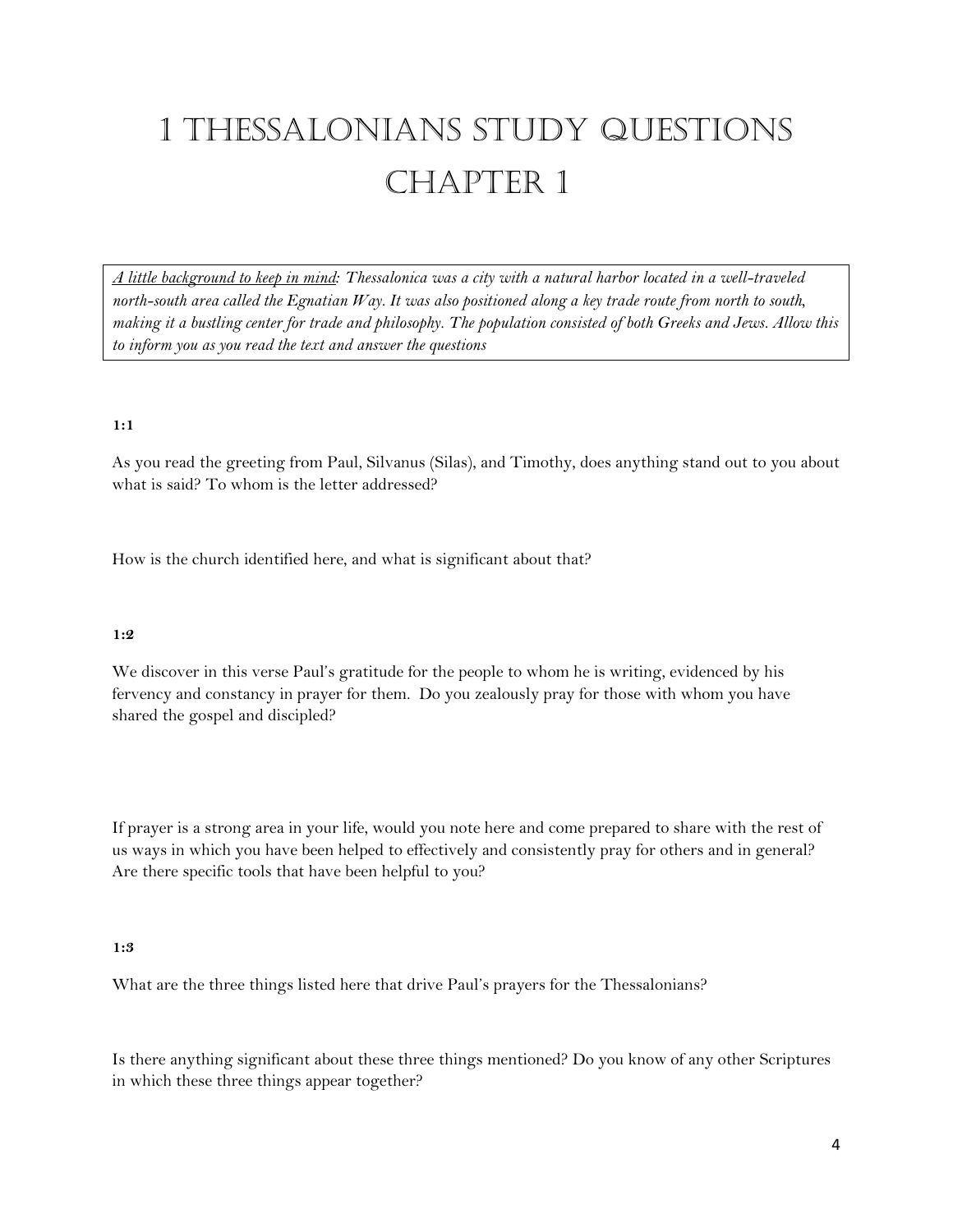Let's note what is said here about the Thessalonians' faith, hope, and love. Dwell for a minute on the words which Paul chose related to their faith, their love, and their hope. What might "*work* of faith" mean?

What do you think was in Paul's mind as he penned the words "*labor* of love?"

*Be encouraged and challenged by what Thomas notes in The Expositor's Bible Commentary: that the word "labor" connotes "extraordinary work expended. Coupled with the product of faith, therefore, is the wearisome toil by which love expends itself. So great is its concern for the object that love does not stop with ordinary effort, but goes the second mile and even beyond for the sake of another."*

What about "*steadfastness* of hope?" Elaborate on what this could mean, and note the content and cause for their hope as you meditate on this phrase.

#### **1:4**

The word "for" is an explanatory word. Here Paul explains the reason behind their faith, love, and hope. What is the reason he gives?

#### **1:5-8**

How does Paul know that the Thessalonians have been chosen by God? What evidence does he list here?

Paul's confidence in the Thessalonians is grounded in their response but also in the authority of the messengers. Why does the authority of the messenger matter?

Is what way were the Thessalonians like Paul and Jesus? (v. 6)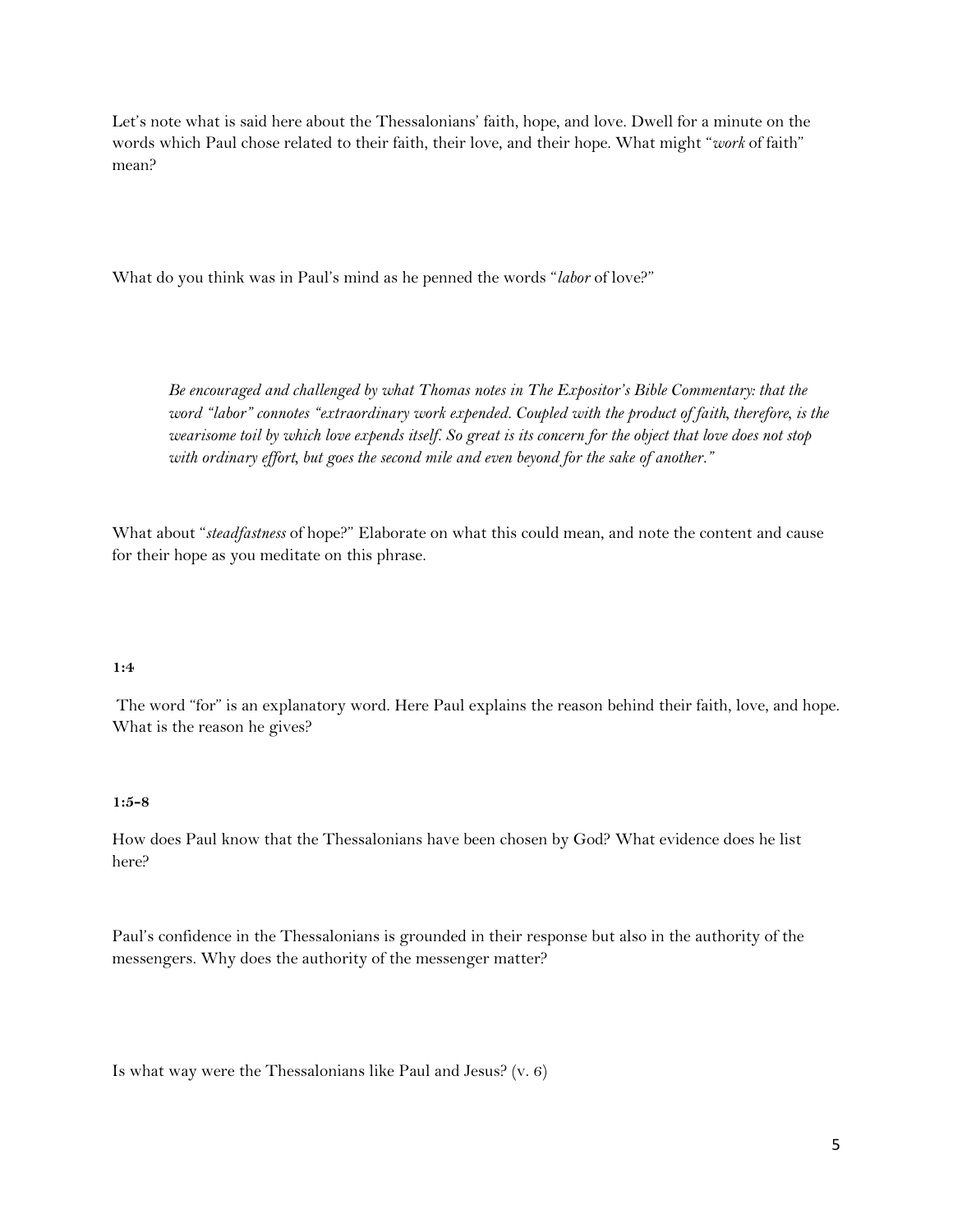Why do you suppose this characteristic had such a great influence in the region in which they lived?

Take a minute to look up on a map in the back of your Bible or elsewhere to see where exactly Macedonia and Achaia are located. Note mentally that the distance between those two areas is about 200 miles—quite a distance for that day.

Harkening back to two questions ago, is there an area of your life right now that needs to look more like Paul, Jesus and the Thessalonians in this way?

What does this joy in affliction look like? We know it's not merely putting on a happy face and acting like all is well, so what is it?

#### **1:9-10**

In these verses, what are the three verbs that describe what the Thessalonians did when they became Christians? These words make up a nice summary of what happens to all of us when we embrace Christ.

There is also a continuing aspect, of course, to these actions being lived out in the lives of Christians. How well are you doing at crucifying you flesh and turning from idols on a regular basis?

The Thessalonians would have come out of worshiping the gods of the Greco-Roman pantheon as well as the imperial cult and some Egyptian gods. Are you aware of the idols in your life? If not, take a moment to ask the Lord to reveal to you if you are worshiping something other than the living and true God as you progress in the faith. Then confess that sin to Him.

Verse 9 also says the Thessalonians turned to *serve* God. How are you demonstrating your faith in the living and true God by serving His church and those outside His church? Is there anything He is calling you to do that you have not obeyed? Are there ministries (big or small) you need to be involved in that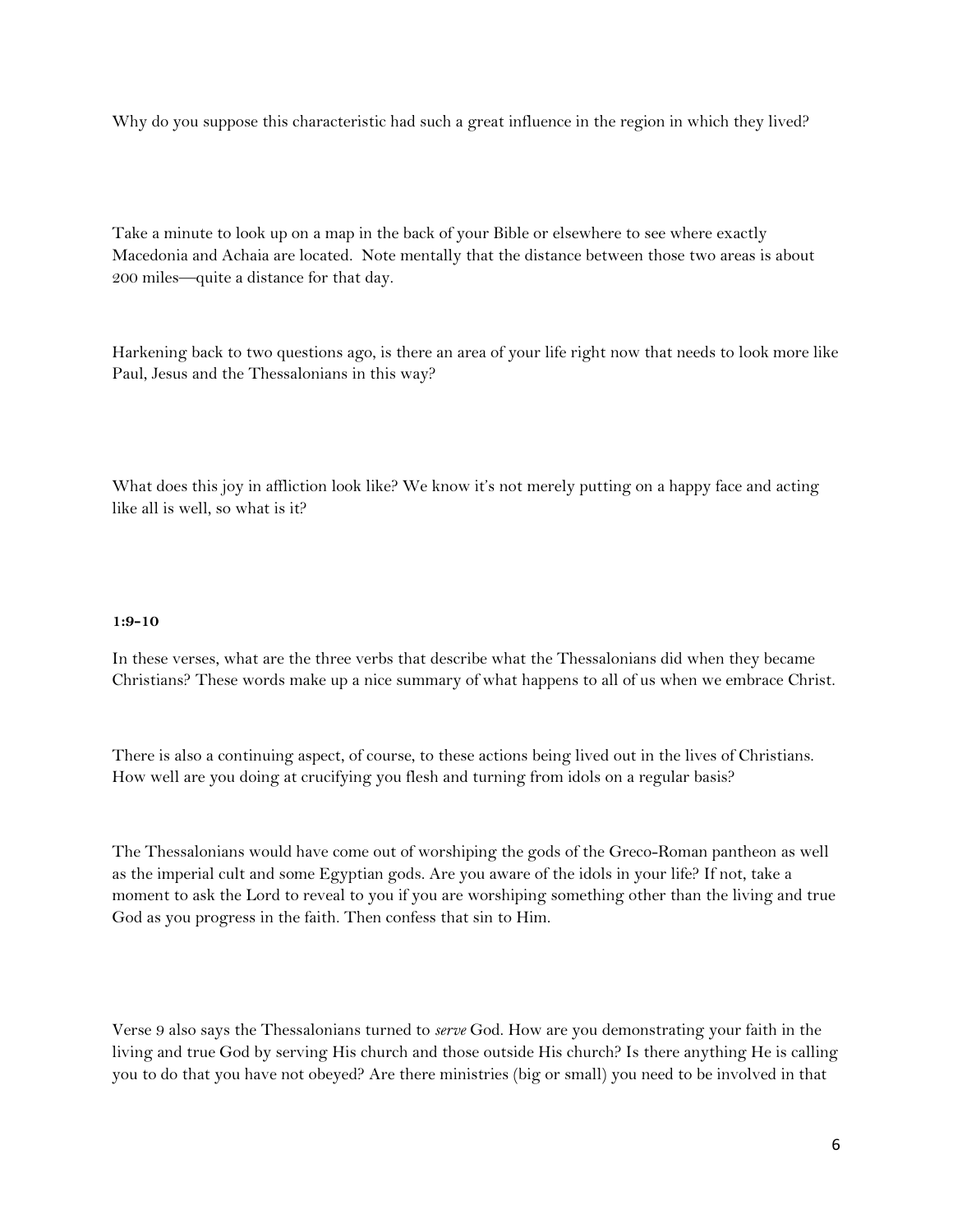you have neglected? Does your life consist of regular service to others, or mainly about others serving you?

*Enjoy this quote from William Carey's journal from March 29, 1794: "O what is there in all the world worth living for but the presence and service of God—I feel a burning desire that all the world may know this God and serve Him."<sup>i</sup>*

The Thessalonians are also said in v. 10 to be *waiting* for the Lord's return. Do you view your earthly life now in this same way? Do you long for his appearing, as 2 Timothy 4:8 says?

What exactly does this waiting look like? We typically think of waiting as a passive thing. Is God calling us to something active or passive when he holds before us the inspiration to wait and long for the return of His Son? What other Scriptures come to mind as we ask ourselves this question?

If we don't consider ourselves to have a very eternal perspective on this life, what can we do to improve in this area? Are there ways in which we can increase our zeal for His impending return, that we might be found more faithful, more prepared, and with our hearts more passionately focused on Him?

### Chapter Wrap-Up

*What does this first chapter teach us about the character/nature of God?*

*What do we learn in this chapter about humanity?*

*Does the author seem to be emphasizing anything in the chapter through repetition? If so, what?*

*In two sentences or less, summarize the contents of this chapter.*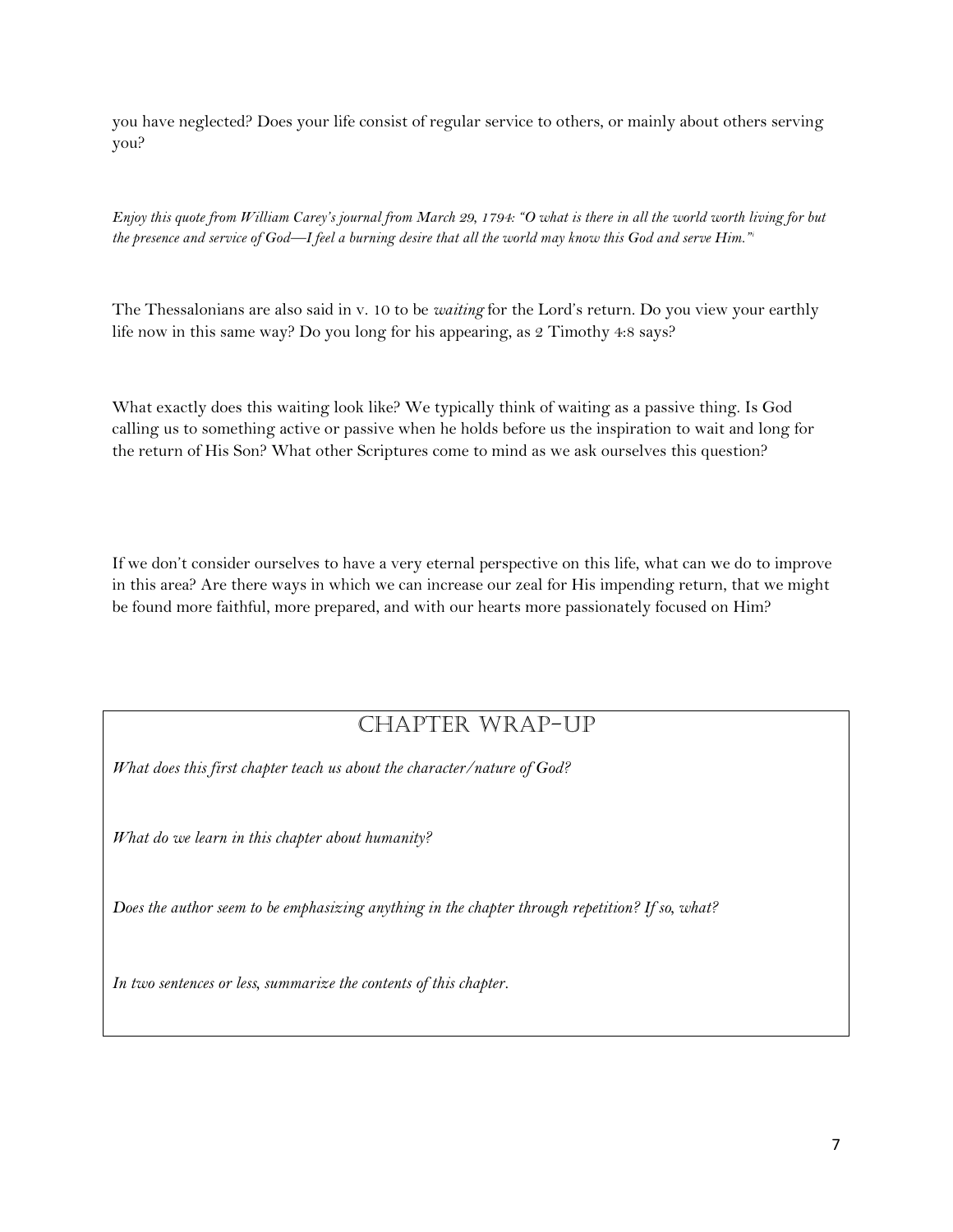# 1 Thessalonians Study Questions CHAPTER 2

Begin by taking a few minutes to read Acts 16:19-39. It gives us some background on Paul's experiences in Philippi and sheds light on the verses we are about to read. List out some things Paul and Silas endured from their persecutors.

#### **2:1**

This chapter begins with the word "for." This tells us that there is a connection between the content of the previous verses and what is coming. I believe we should see a link between 2:1 and 1:9. Just as those in other regions report that the Thessalonians received Paul and his companions well, their reception was due to the fact that they knew Paul and Timothy to have been trustworthy there. Apparently some in Thessalonica were spreading lies about the missionaries' character, and Paul felt need to defend himself in this letter.

#### **2:2**

What examples Paul and Timothy are to us of boldness in the face of persecution! To have gone through what they did and then immediately return to preaching the same gospel that brought their suffering shows a depth of courage that could only come from our great God.

Now is a good time to recall that God tells us that "all who desire to live a godly life in Christ Jesus will be persecuted." (2 Tim. 3:12) If we have not experienced it yet, we will. If we have not suffered persecution to this point, why might that be? Are we putting ourselves in situations in which we have interactions with unbelievers? When we are with those of the world, are we living in such a way that we are testifying boldly to the truth of the gospel? What are some ways, big or small, right where I am, in the season of life I am in, that I can testify to others of God's indescribable gift of Jesus to the world?

#### **2:3-6**

This is a passage in which Paul is defending his ministry. Apparently he has been criticized, and untrue rumors have been spread, which he is eager to dispel.

What does he list in these verses as being motives that did NOT characterize his ministry?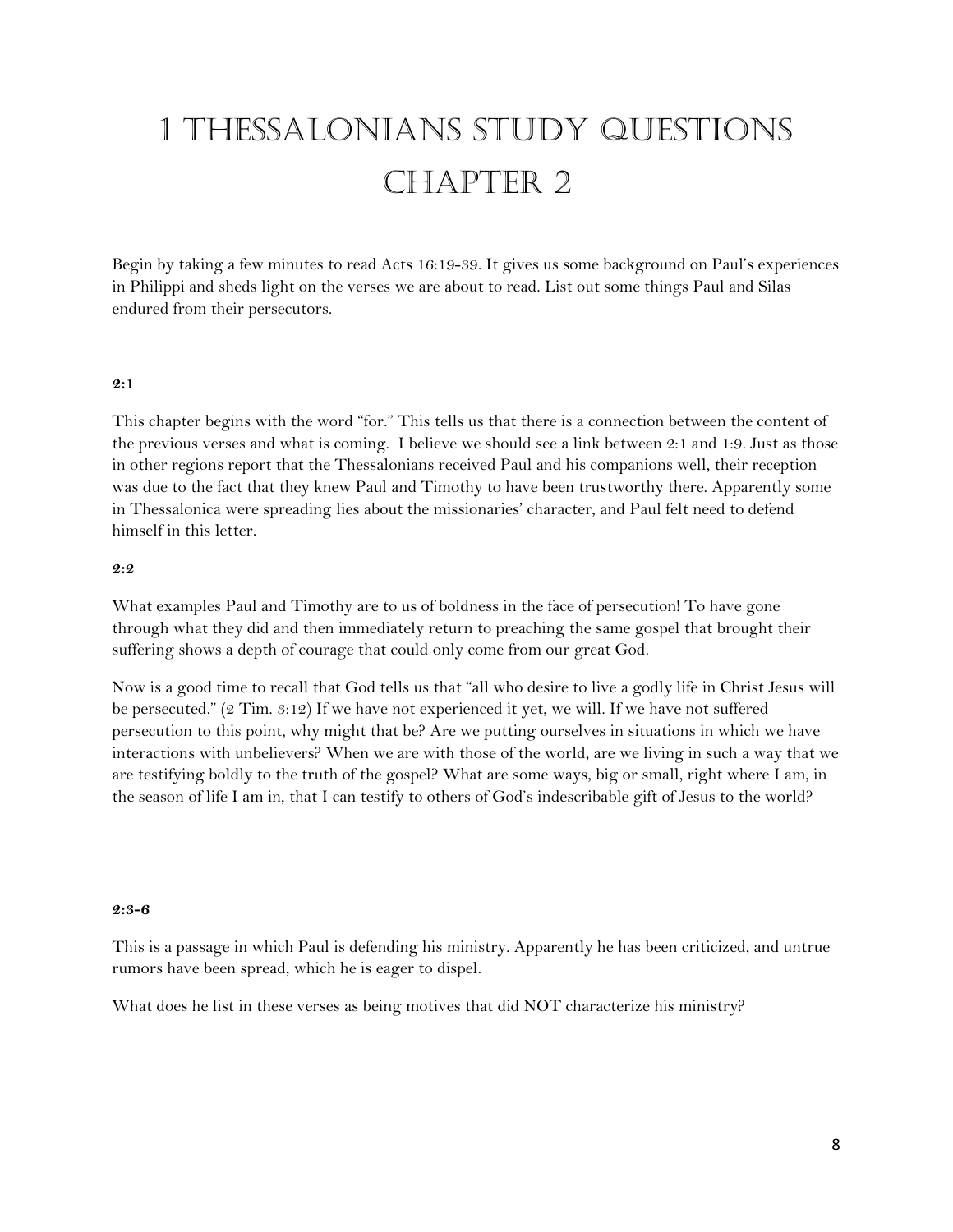#### **2:7-8**

This verse begins with a "but." Let us always notice our little words that tip us off to connections between verses. Sometimes these tiny words make all the difference in understanding a passage. "But" is a contrast word. What is Paul contrasting here?

Describe the conduct and character of the missionaries among the Thessalonians. See also v. 11.

What do these verses tell us about true teachers versus false teachers?

What does v. 8 in particular speak to us about our own personal conduct with others? Are we in reality more inclined to quickly dispense the gospel and then get back to our own lives as fast as possible?

Take a couple of minutes to think on the following verses and quotations:

- "By this all people will know that you are my disciples, that you have love for one another." (John 13:35)
- Paul said in Philippians 2:17, "Even if I am to be poured out as a drink offering upon the sacrificial offering of your faith, I am glad and rejoice with you all."
- "We do not make converts. We are called to make disciples, 'little Christs,' who observe all His teachings… A 'hit &run' approach to missions and ministry will fail to accomplish this. Short-term endeavors, though commendable and valuable, are no substitute for those who give years, even the rest of their lives, to teach others who can teach others who can teach others."ii

#### **2:9-12**

Here still Paul is defending his conduct among the Thessalonians in his previous time with them in order to prove the authenticity of his message.

In v. 9 Paul explains how he received his wages outside of ministry work so that he might not burden them financially. Is this meant as an example for all in ministry to follow? If so, why? If not, why not? Back up your thoughts with Scripture.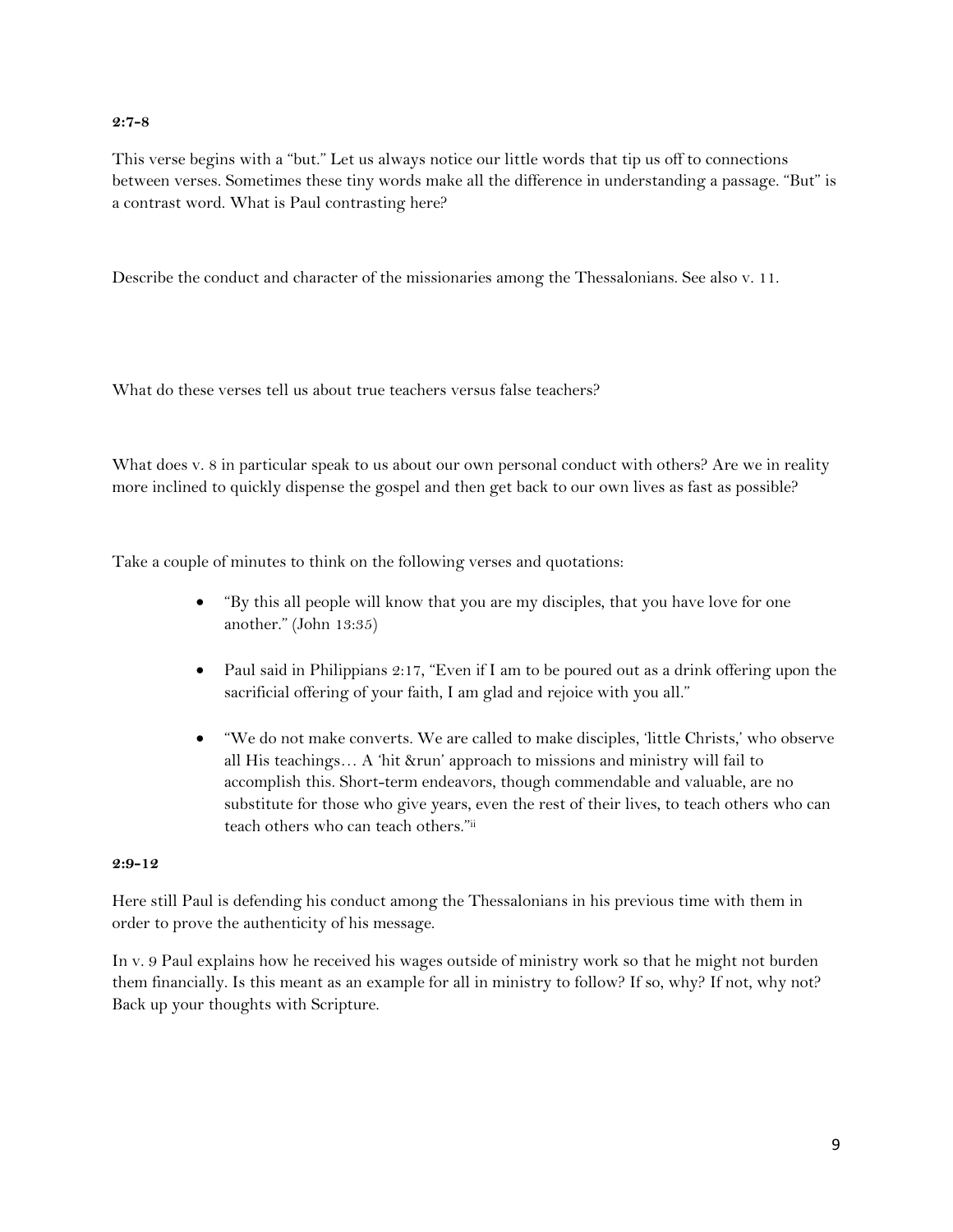#### **v. 12**

What actions of God are mentioned in this verse? Why do you suppose it's these rather than other actions of His that Paul brings up?

Notice future focus of this verse. At the end of chapter 1, Paul points us toward the future in mentioning our waiting for Jesus' return, and chapter 4 will also address in detail the future return of the Lord. We are able to see that a significant theme in this book is the future return of our Lord.

#### **2:13**

Here we find further proof that Paul's gospel is the true gospel. The people believed and began living it. What is testified here about God's Word? The Word WORKS in us. 2 Timothy 3:16 tells us, "The Word of God is LIVING and ACTIVE and sharper than any two-edged sword."

#### **2:14**

"For" tells us HOW the Word was working in these believers. What did it produce in them?

Turn to Acts 17 and read verses 1-10 to get a better idea of what the Judean believers endured.

#### **2:15-16**

How, specifically, did the persecutors "oppose God and all mankind?"

What is our hope in situations like these? (v. 16)

The tense of the verb in this verse makes it sound as though God's wrath had been poured out already in that day. Though it's possible that Paul was referring to a time of judgment current to that day, he likely was referring to the future day of wrath at Christ's return, which had already been inaugurated in some part. What things in your life make you long for this day? What wrongs do you long to see made right?

#### **2:17-20**

What are Paul's feelings toward the Thessalonians?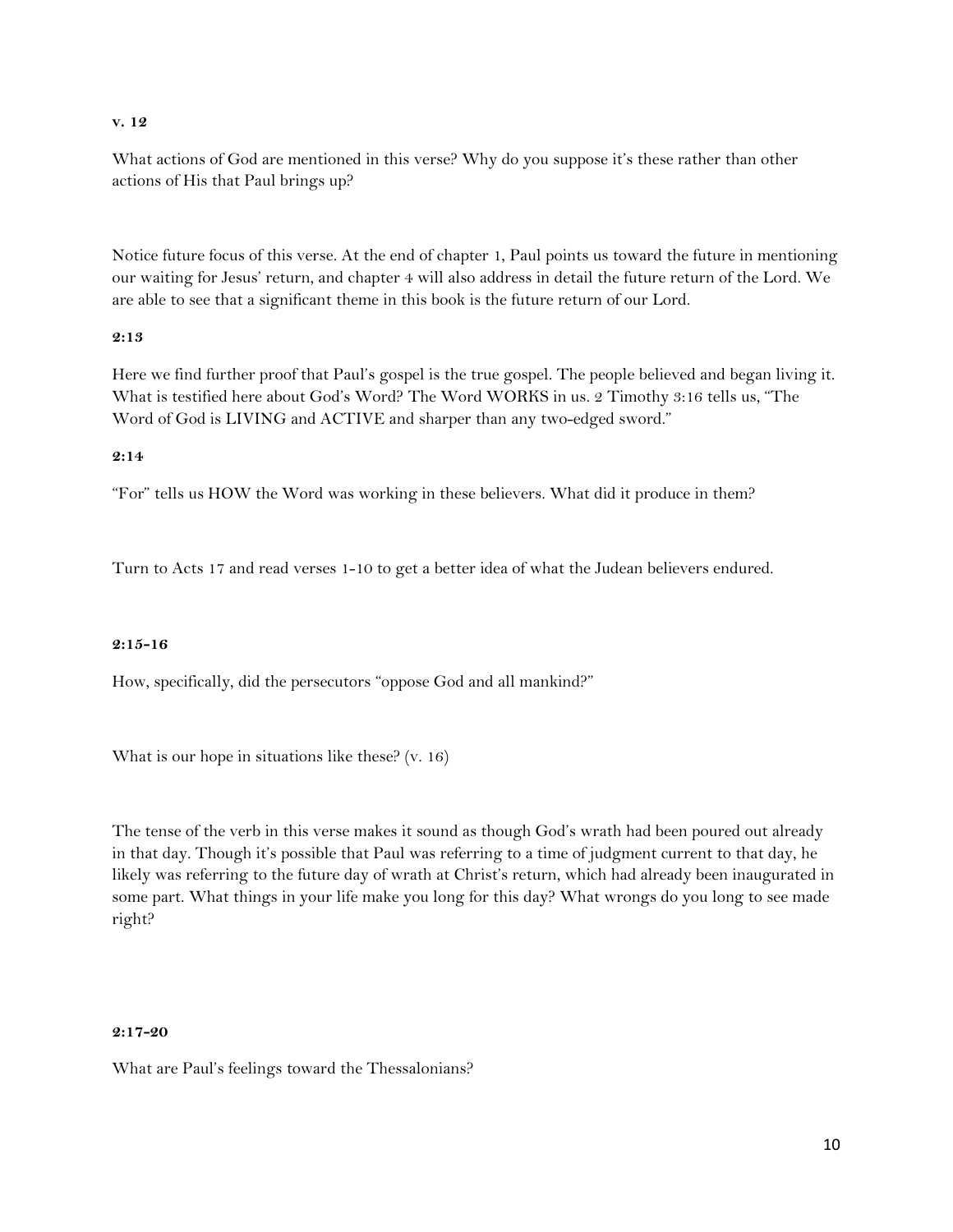Why do you suppose he felt so strongly for them?

#### **2:18**

With Paul's belief in God's sovereignty, why do you think he gives Satan the credit for hindering their return?

#### **2:19-20**

In what way are the Thessalonians Paul's boast and joy?

Galatians 6:14 says, "But far be it from me to boast except in the cross of our Lord Jesus Christ, by which the world has been crucified to me, and I to the world." Why is it not Christ's work alone that is his boast? How do we reconcile 2:19 with this verse?

*William Carey wrote, "What a heaven it will be to see the myriads of poor heathens…who by their labors have been brought to the knowledge of God. Surely a 'crown of rejoicing' like this is worth aspiring to. Surely it is worthwhile to lay ourselves out with all our might in promoting the cause and kingdom of Christ."iii*

### Chapter Wrap-Up

*What does this second chapter teach us about the character/nature of God?*

*What do we learn in this chapter about humanity?*

*Does the author seem to be emphasizing anything in the chapter through repetition? If so, what?*

*In two sentences or less, summarize the contents of this chapter.*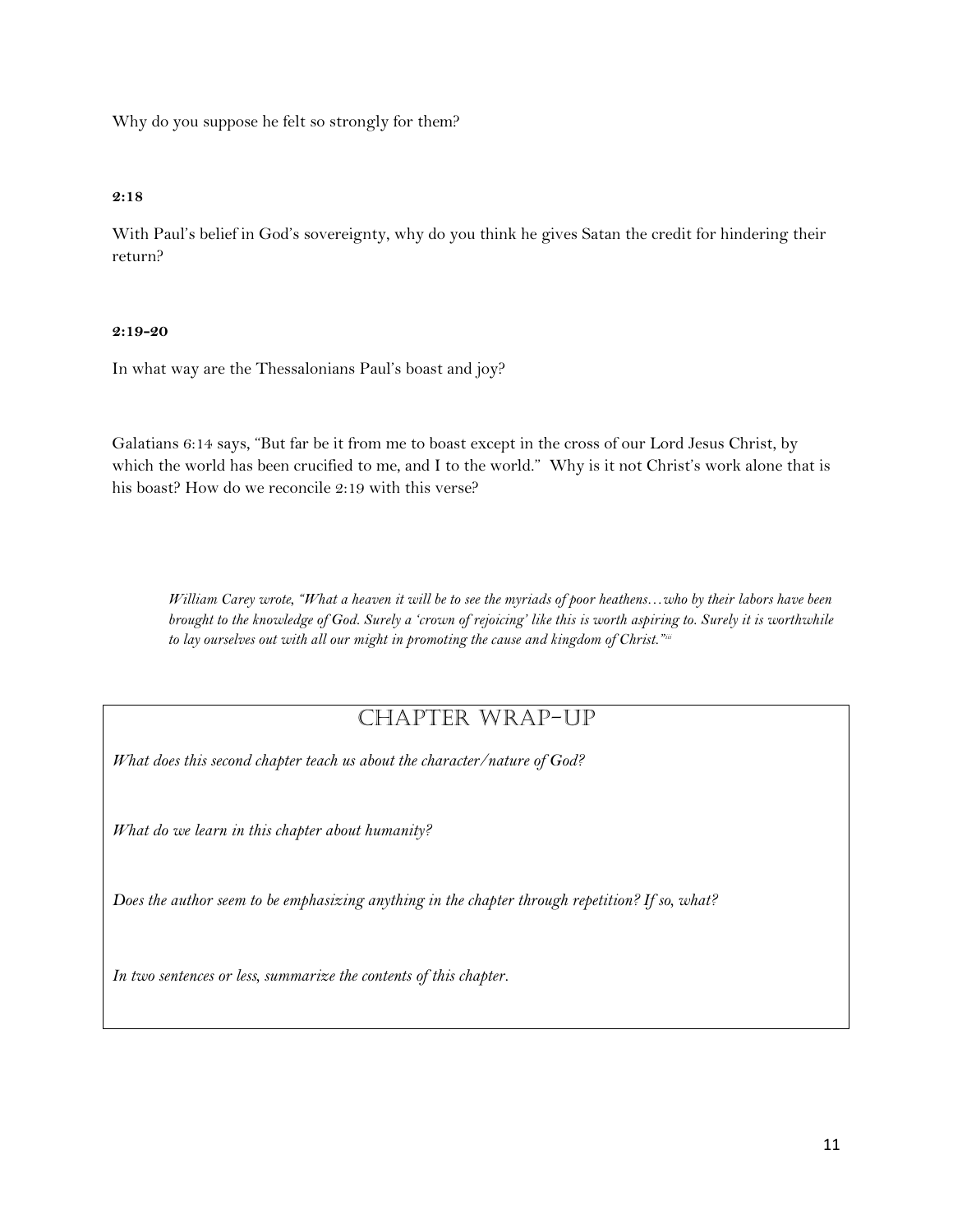# 1 Thessalonians Study Questions CHAPTER 3

#### **3:1**

"Therefore" tells us the cause of something. What is Paul explaining here?

Paul's affection for the Thessalonian believers is clearly massive. Examine your own heart. How deep is your love for the brethren? Is this an area in which God would be challenging you to grow? If so, what can you do to prioritize growth in this area?

#### **3:2-3**

For what purpose did Paul send Timothy? What did Paul's main concern for them seem to be? (see also vv.4-5)

In v. 3, the "for" in the second half of the verse explains something. What is Paul telling us? What are we/they "destined for?" See the next verse as well for further insight.

Look up Acts 9 where Saul was converted, and read that passage. What did God tell Ananias that Paul would have to experience?

Philippians 1:29 also reveals to us this same plan of God for Christians: "For it has been granted to you that for the sake of Christ you should not only believe in him but also suffer for his sake."

Why would a kind and loving God purpose for his people to suffer? Use God's Word to explain your understanding of this difficult idea.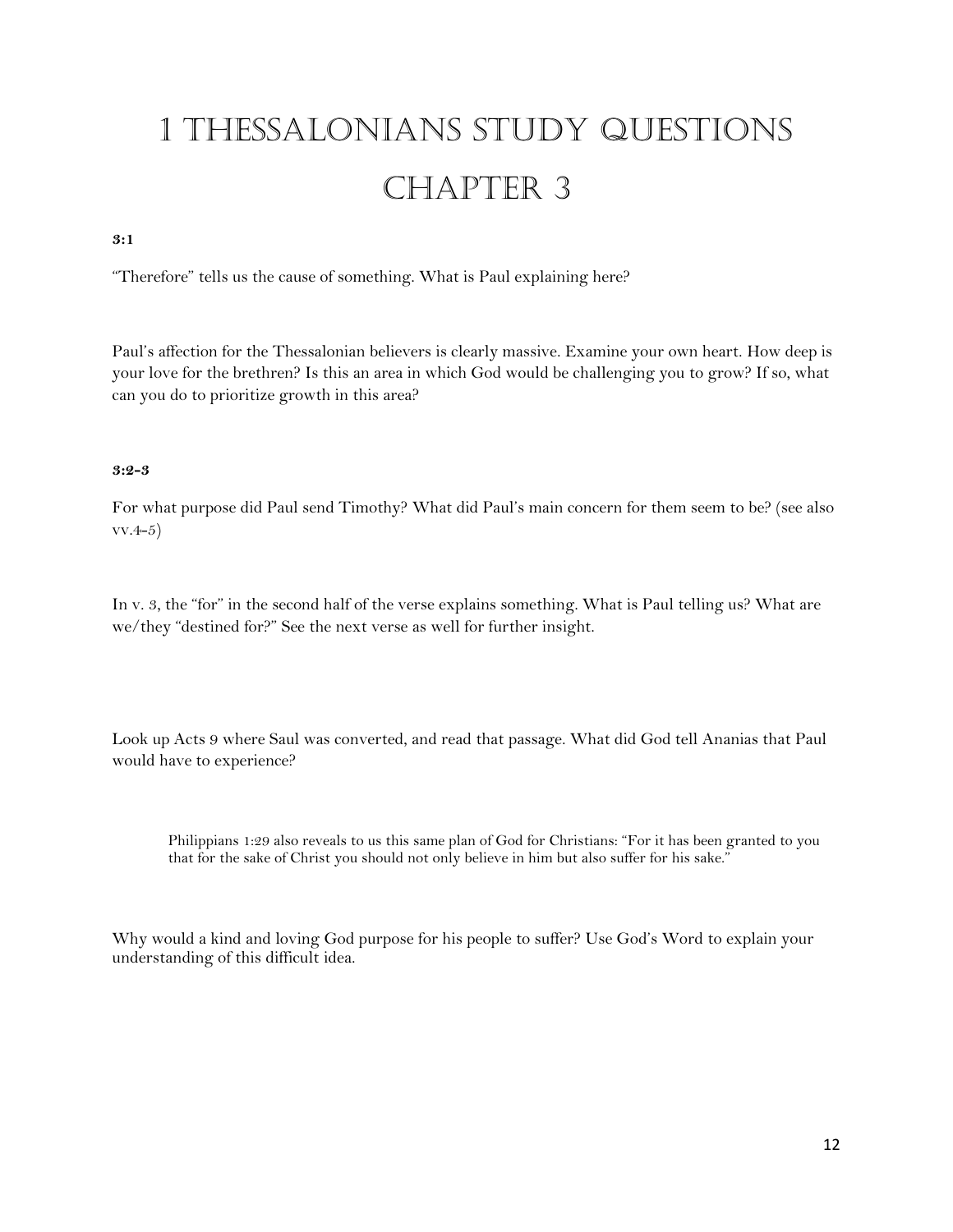#### **3:5**

Paul was concerned about how this suffering might be impacting his disciples in Thessalonica. Temptation does come alongside affliction, doesn't it? At the very least, we are tempted to complain. At the worst, we might be tempted to leave the faith. What affliction(s) are you enduring right now that is bringing temptation in your life? (big or small) How are you handling it?

What is the most effective way you have found to fight temptation and persevere in the faith when times get hard?

If we open our eyes and ears to the world around us, we will see that at least to some degree, Christians are beginning to experience persecution here in America. It used to be something we would only read about that took place in other countries, but it's not now hard to imagine pastors being jailed or fined for hate speech even here. Christians are viewed as unloving and intolerant and are portrayed that way by others. We can even point to instances in which conservative groups are actually being targeted for mistreatment. Dr. Al Mohler recently predicted that the day is coming when religious groups will lose their privileges they've enjoyed, and churches across the land will have to close their doors because they will no longer be able to afford the property taxes.

With the potential for the advent of this kind of persecution and even worse coming our way, what can we do to ensure that we stand and not fall as believers? *(1 Cor. 10:12: "Therefore let anyone who thinks that he stands take heed lest he fall. <sup>13</sup>No temptation has overtaken you that is not common to man. God is faithful, and he will not let you be tempted beyond your ability, but with the temptation he will also provide the way of escape, that you may be able to endure it.")*

#### **3:6**

The "but" shows us a contrast. What is contrasted here?

#### **3:8-9**

Paul gains confidence which overflows in exultant thanksgiving to God when he knows his disciples are continuing in the faith. Do we care this much about others? Is our spirit in a state of unrest until we know that those are discipling/have discipled are continuing to do well spiritually?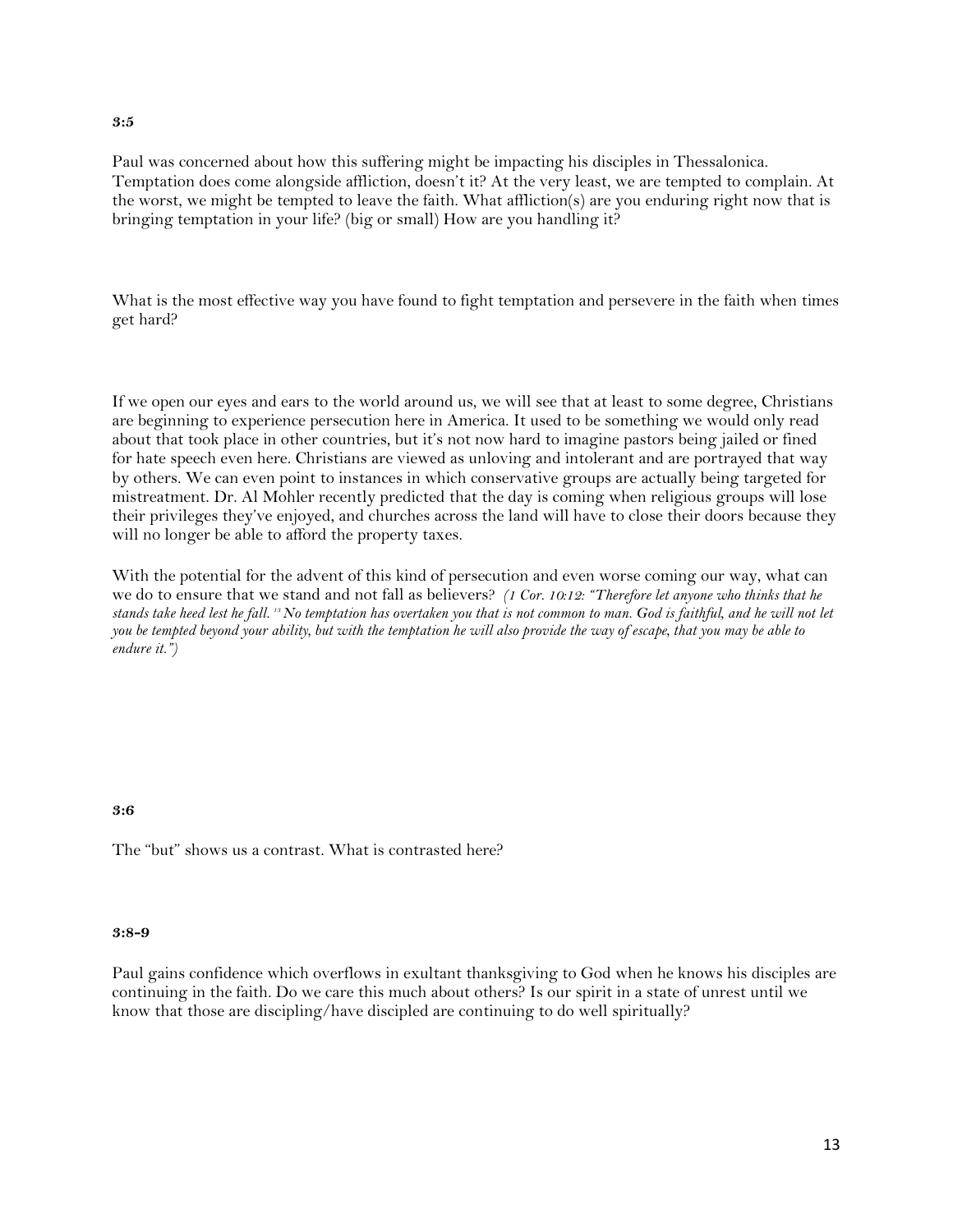#### **3:10**

Paul mentions desiring to "supply what is lacking" in the faith of the believers there. The *ESV Study Bible* note (p. 2308) explains that because Paul had to leave Thessalonica earlier than planned and wished, he was unable to complete his full instructions to the church there, and he longs to return and finish the teaching.

#### **3:11-12**

What is Paul praying here for the Christians?

Why do you think Paul might be encouraging them toward an increase in love when he clearly has already praised them for being so loving previously (in chapter 1— their "labor of love," etc.)?

#### **3:13**

What other desire for the Thessalonian church does Paul express here? What is the ultimate purpose of our love for one another? How does this connect with what we have already seen in the book?

God is always working in us to conform us to the image of Christ, that He might have a pure bride at Jesus' coming. How concerned are you for that kind of holiness? Do you strive with all your being to live in a way that is "blameless in holiness?"

*As we come to the end of this chapter, let us think on these quotes from Jim Elliott's journals: "I covenanted with my Father that He would do either of two things—either glorify Himself to the utmost in me, or slay me. By His grace I shall not have His second best. For He heard me, I believe, so that I now have nothing to look forward to but a life of sacrificial sonship or heaven soon. Perhaps tomorrow. What a prospect!"*

*A few days later he wrote, "Son of Man, I feel it would be best if I should be taken now to Thy throne. I dread causing Thee shame at Thy appearing. Father, take my life, yea, my blood if Thou wilt, and consume it with Thine enveloping fire. I would not save it, for it is not mine to save. Have it, Lord, have it all. Pour out my life as an oblation for the world."iv*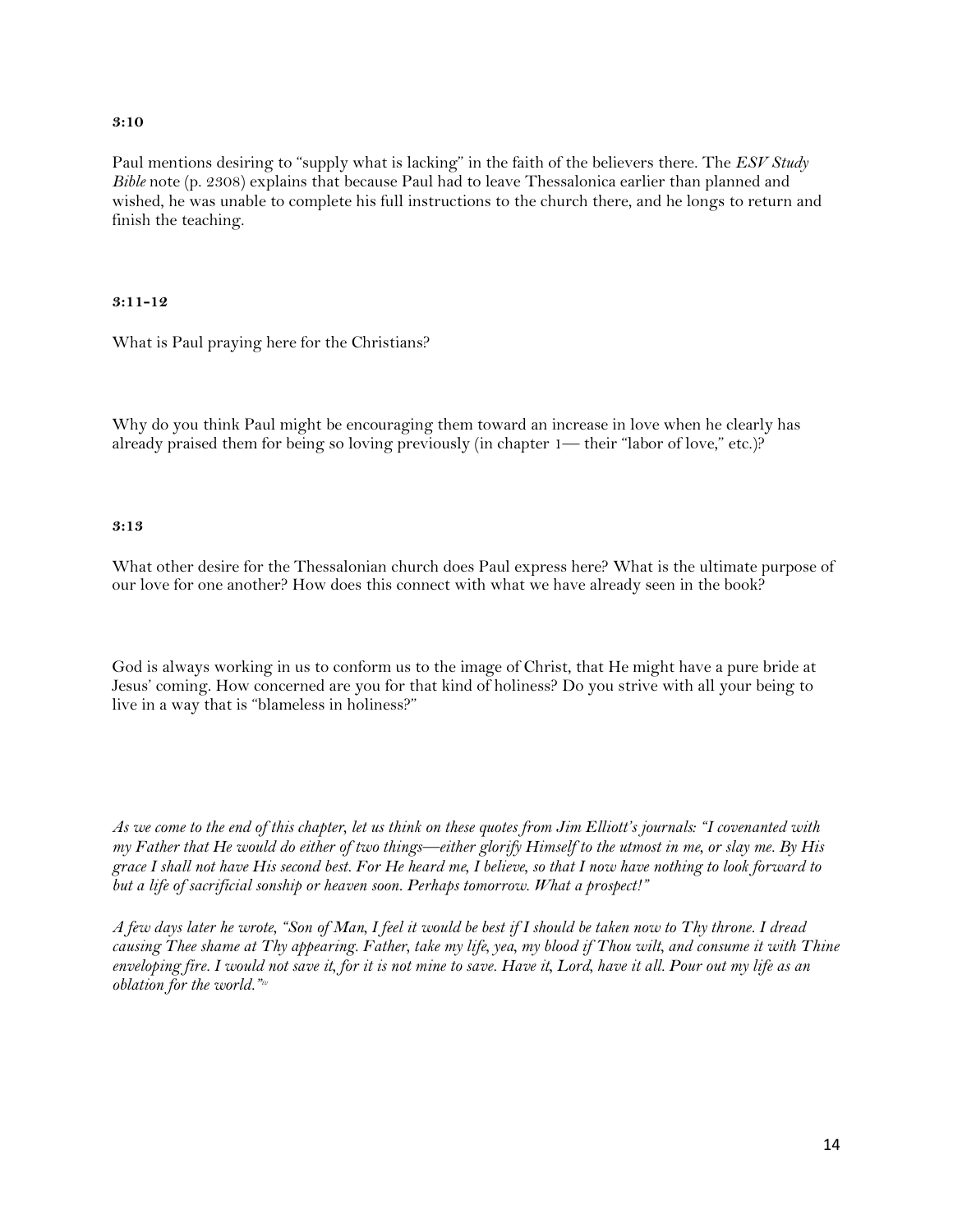### CHAPTER WRAP-UP

*What does this third chapter teach us about the character/nature of God?*

*What do we learn in this chapter about humanity?*

*Does the author seem to be emphasizing anything in the chapter through repetition? If so, what?*

*In two sentences or less, summarize the contents of this chapter.*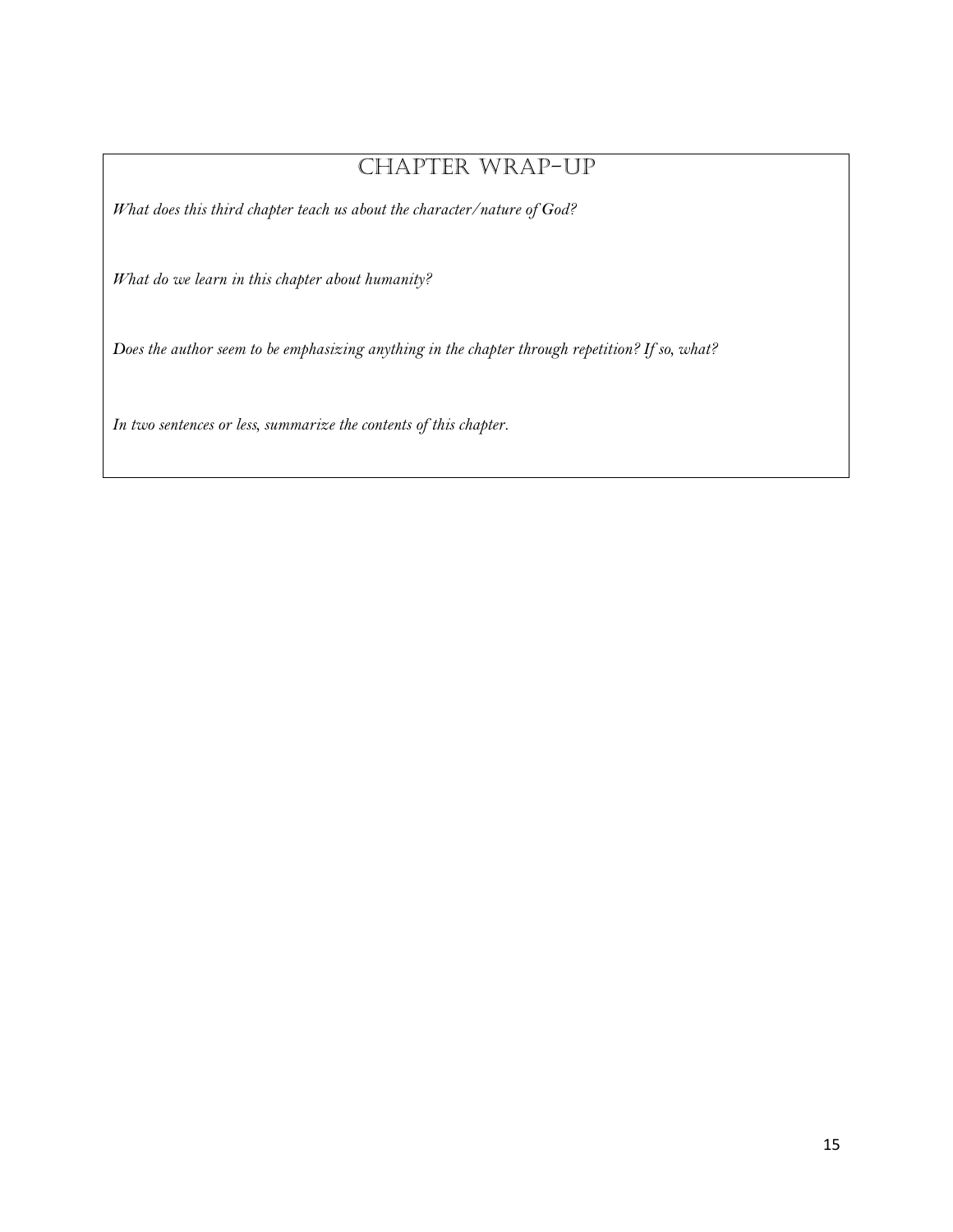# 1 Thessalonians Study Questions CHAPTER 4

#### **4:1**

Paul urges the Thessalonians to continue in the faith and in good works. Note the similarity of this language to that of 3:12 and also of 4:10. Why do you suppose they (and we) need to be urged on so?

#### **4:2**

What does Paul give here (notice the "for") as the way in which they were to continue and abound in faithfulness? (The answer is somewhat implied in this verse).

What for us is the equivalent today of holding to the instructions given from the Lord Jesus through Paul?

#### **4:3**

I love the simplicity and clarity of this verse. Paul lays out for us the answer to a question so many people have all the time. What does he state is God's will for believers?

#### **4:4-8**

Paul now addresses a specific area of Christian living—sexual purity. Why would Paul need instruct them on such a basic part of sanctification when the Thessalonians seem to be further along in maturity, given all we've encountered about them thus far?

What are at least three reasons Paul gives for abstaining from sexual immorality?

What does it show if someone rejects a life of personal holiness? Many in our culture would claim to be Christians, but their lives (and oftentimes specifically their sexual lives) would not be characterized by holiness. Is living in this contradiction an option for true believers?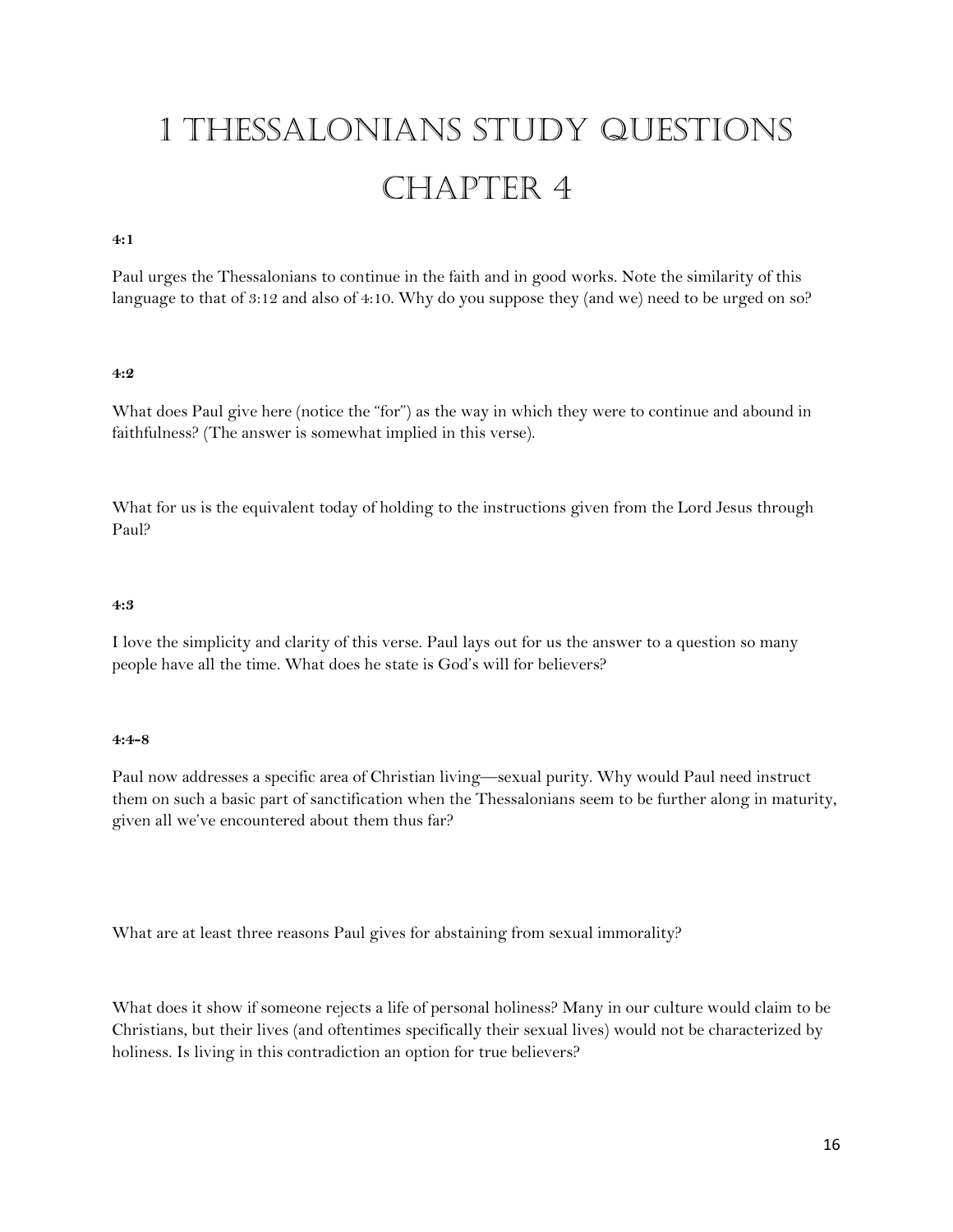How would you explain to a new believer using these verses that sexual purity is imperative for pleasing God?

Soak in these words from John Piper: "Here is our witness to the world: The risen Christ is your king and has absolute, unlimited authority over your life. If you do not bow and worship him and trust him and obey him, you commit high treason against Christ the King, who is God over all. The resurrection is God's open declaration that he lays claim on every person and tribe and tongue and nation…Your sex life is his to rule; your business is his to rule; your career is his to rule; your home is his; your children are his, your vacation is his, your body is his; He is *God!* So if you resist his claim, feel no admiration for his infinite power and authority, and turn finally to seek satisfaction from thrills that allow you to be your own master, then you will be executed for treason in the last day. And it will appear so reasonable and so right that you should be executed for your disloyalty to your Maker and Redeemer that there will be no appeals and no objections. Your life of indifference to the risen Christ and of half-hearted attention now and then to a few of his commandments will appear on that day as supremely blameworthy and infinitely foolish, and you will...weep that you did not change."v

God takes sexual immorality very seriously. Do you? What are you doing to ensure that you remain sexually pure? What measures are you taking to protect the purity of your marriage? Are there ways in which you have grown lax and need to once again take steps to ensure the purity of your union? If you are single, how are you living out this radical purity to which we are called?

What is the Lord said to be in verse  $6$ —in these matters?  $\overline{\phantom{a}}$ 

What strong language! How deeply we ought to fear our God.

#### **4:10**

This phrase "more and more" is quite reminiscent of 3:12 in which Paul exhorts them to "increase and abound" in love for one another. I am reminded of the verse that warns us not to grow weary in doing good. (Galatians 6:9) It's easy to go through seasons of doing well at loving the church but then slip back into selfish living, isn't it?

#### **4:11**

What does it mean to "live quietly?" According to the *ESV Study Bible* note, it stands in contrast to meddling in others' affairs. We can see also 2 Thessalonians 3:11-12 where it says, "For we hear that some among you walk in idleness, not busy at work, but busybodies. Now such persons we command and encourage in the Lord Jesus Christ to do their work quietly and to earn their own living."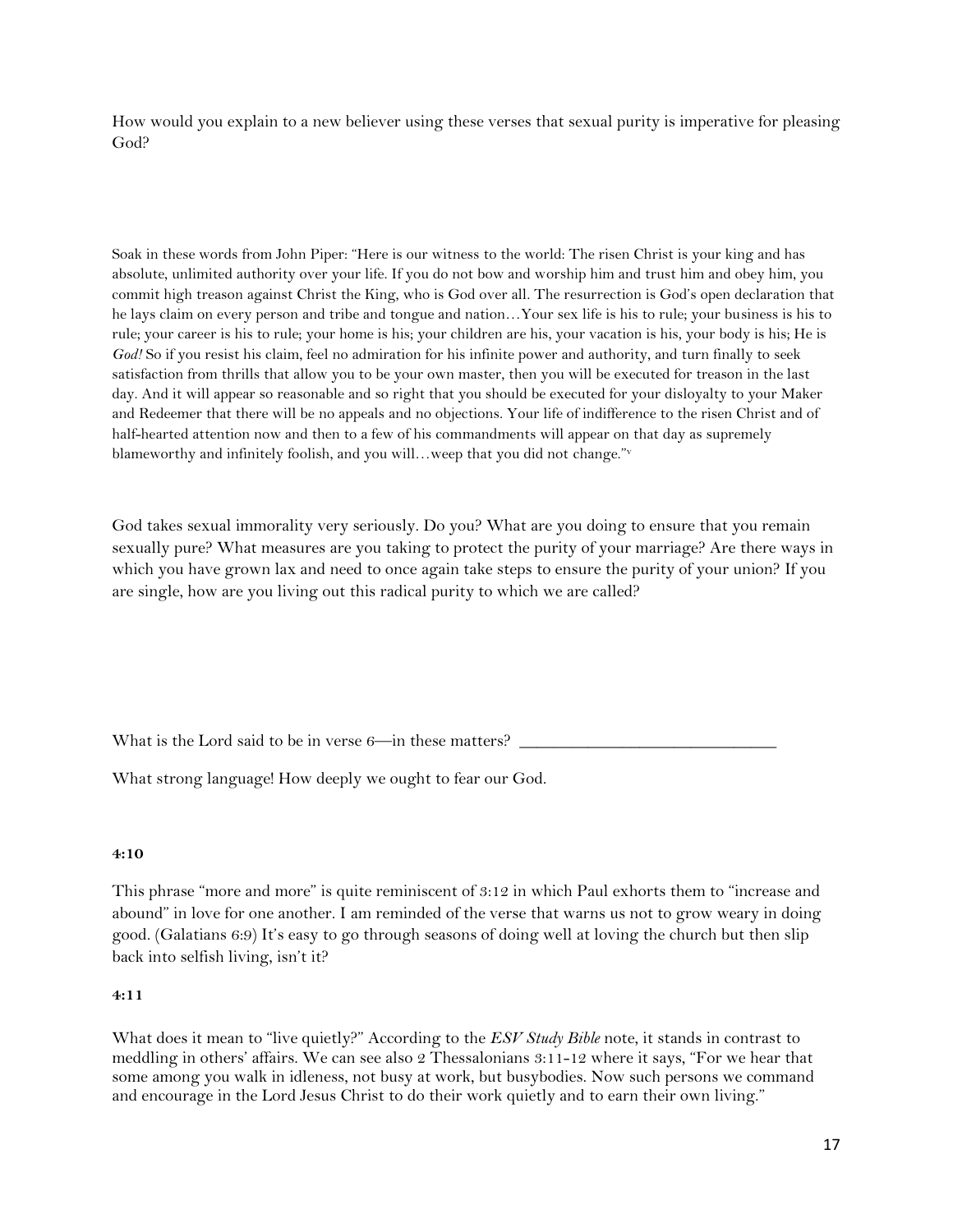Proverbs 14:23 instructs us that "in all toil there is profit, but mere talk leads only to poverty."

Is your life characterized by hard work? In our culture, in many ways we have more free time than did past generations. How wisely are you using your time? How closely does your use of time on social media in particular (Facebook, Twitter, Pinterest, etc.) reflect your love for Christ? Could anyone describe you as a busybody?

#### **4:12**

What is the reason given here for the Thessalonians to live quietly, mind their own affairs, and work with their hands? (As we read, we ought always to notice all the small connective words like "so that)."

Paul indicates that it was preferable for the Thessalonians to not be dependent on people financially. How does this fit together with what is described in Acts chapter 2, where the believers are sharing all they have and being praised for doing so?

It's helpful for our understanding to point out once again what a note from the *ESV Study Bible* contributes here: "For some Christians to be shamelessly exploiting the charity of wealthier Christians would have been disgraceful in a first-century Greco-Roman environment."

Toward the end of v. 12, we see the word "walk," which also appeared back in 4:1. "Walking" represents the everyday living of the Christian life. Whom, according to these two verses, do we walk before? How does this relate to Jesus' teaching on the "first and greatest commandment" and the "second like it" in Matthew 22:37-39?

#### **4:13-17**

Paul seems to be giving a new body of teaching here. He wrote to inform them regarding specific questions they had, which apparently Paul did not have the time to cover when he was with them in person.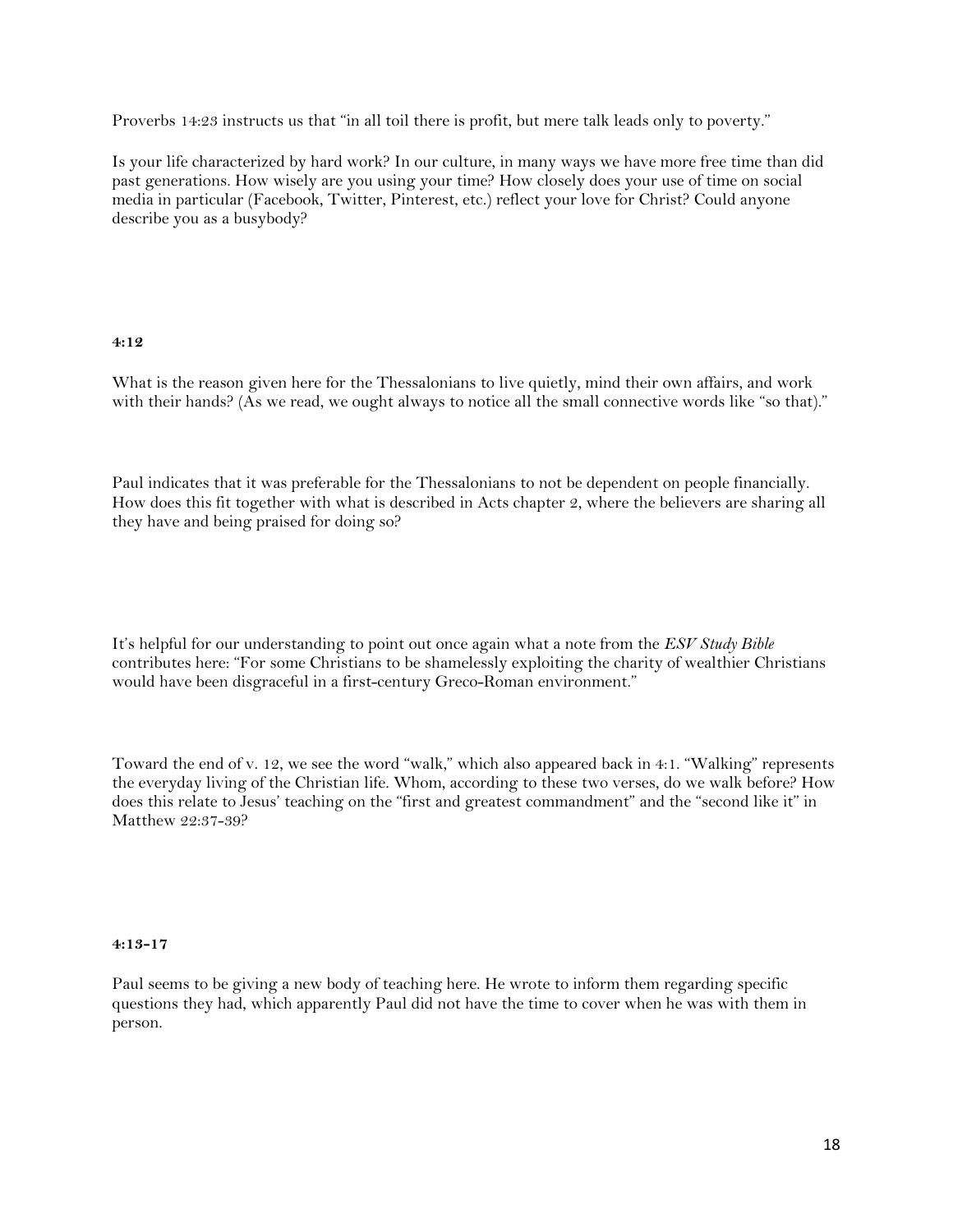#### **4:13**

"Asleep" is a euphemism for "dead" here. The Thessalonians believed something about death which Paul needed to address through his teaching. Their misunderstanding was causing them to grieve hopelessly.

#### **4:14**

The "for" here tips us off that Paul is explaining something. What is it?

#### **4:14-15**

What is Paul teaching here about what will happen to those who have already died when Jesus returns?

About what, apparently, were the Thessalonians concerned, which was causing them to grieve without hope?

To what, therefore, shall we cling, in order to have hope and not despair during times of bereavement?

How dear is the resurrection in your heart? Oftentimes in our circles, we hear emphasized the *death* of Jesus, but the *resurrection* doesn't get as much attention. The bodily resurrection of believers gets even less didactic attention. Take a couple of minutes to look up and dwell on 1 Corinthians 15:12-19 and even the verses following them. According to Scripture, how significant ought Christ's resurrection, and therefore ours, be to our lives here and now?

#### **4:15**

"by a word from the Lord" Paul probably received a direct personal revelation from God about this.

#### **4:16-17**

Lay out the order of events here that Paul is revealing to his audience. What were they (and we) to learn about Jesus' return?

#### **4:18**

Always ask yourself when studying God's Word, "What is the 'therefore' there for?" Explain your understanding of the connection between verses 17 and 18.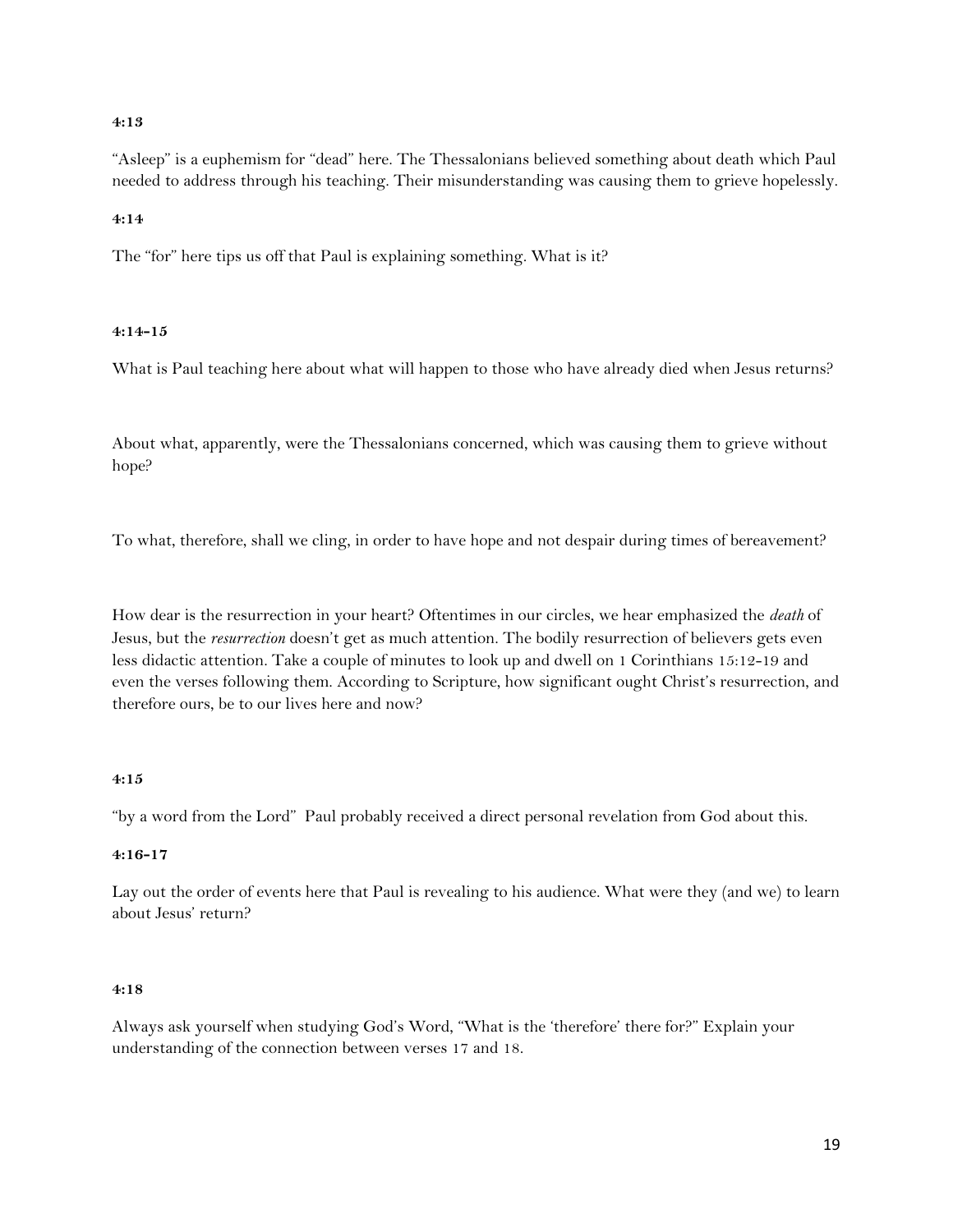How *encouraged* are you when you think on this body of doctrine? Does the study of eschatology comfort you and bring you joy? Or does it feel more or less dry to you? Paul wants this end-times teaching to produce *encouragement* in his readers, as indicated in this verse. Take a minute to meditate on what it will really be like for Christ to return and for us to be with Him face to face. Let your mind and heart revel in those thoughts. If you feel apathetic, confess that to God and ask Him to reveal Himself in all His beauty to you and cause your heart to swell with anticipation of His Son's return and the immeasurable joy we will have in seeing Him.

### CHAPTER WRAP-UP

*What does this fourth chapter teach us about the character/nature of God?*

*What do we learn in this chapter about humanity?*

*Does the author seem to be emphasizing anything in the chapter through repetition? If so, what?*

*In two sentences or less, summarize the contents of this chapter.*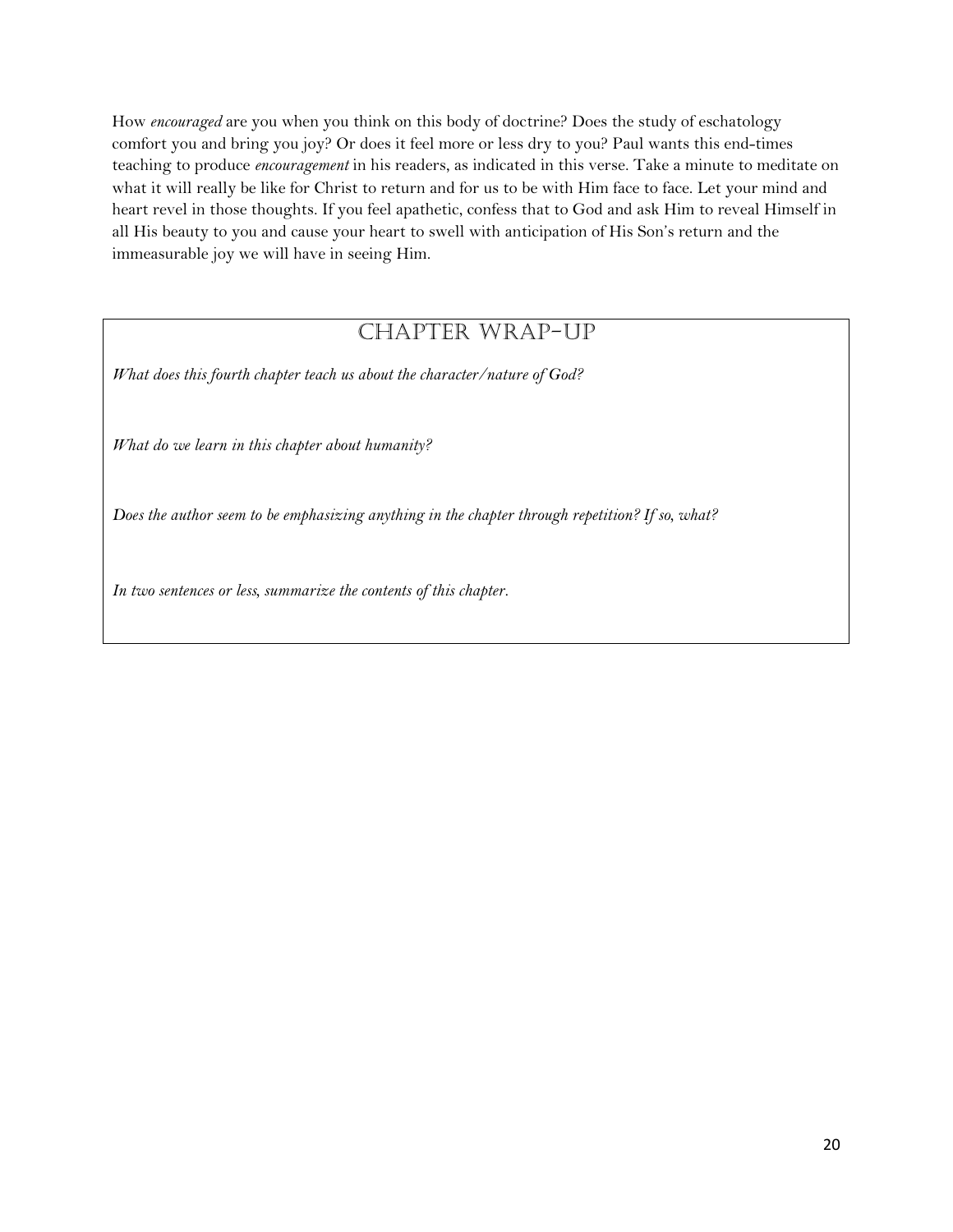# 1 Thessalonians Study Questions CHAPTER 5

#### **5:1-3**

The "day of the Lord" is a phrase used in the Old Testament and refers to the time in which God will return to earth to judge the evil, unbelieving people and save the faithful whose trust is in Him.

There are two analogies given here that describe what this day will be like. What are they, and what do they have in common?

What is being explained here by these similes? What will this day of the Lord be like?

Verse three harkens back to Jeremiah, which we heard preached recently, where the Israelites were unwisely and wrongly assuming their exclusion from any judgment of God. In the same way, the Thessalonians and others of that day were incorrectly believing that they were exempt from any wrath. Do you see any evidence of this same kind of thinking in our culture today? If so, what?

#### **5:4**

"But" is a contrast word. What is being contrasted here?

#### **5:5**

The "for" gives us an explanation of the previous verse. What does it mean that the Thessalonians are "children of light" or "children of the day?" What other verses throughout Scripture use similar imagery and can inform us about the meaning of these phrases?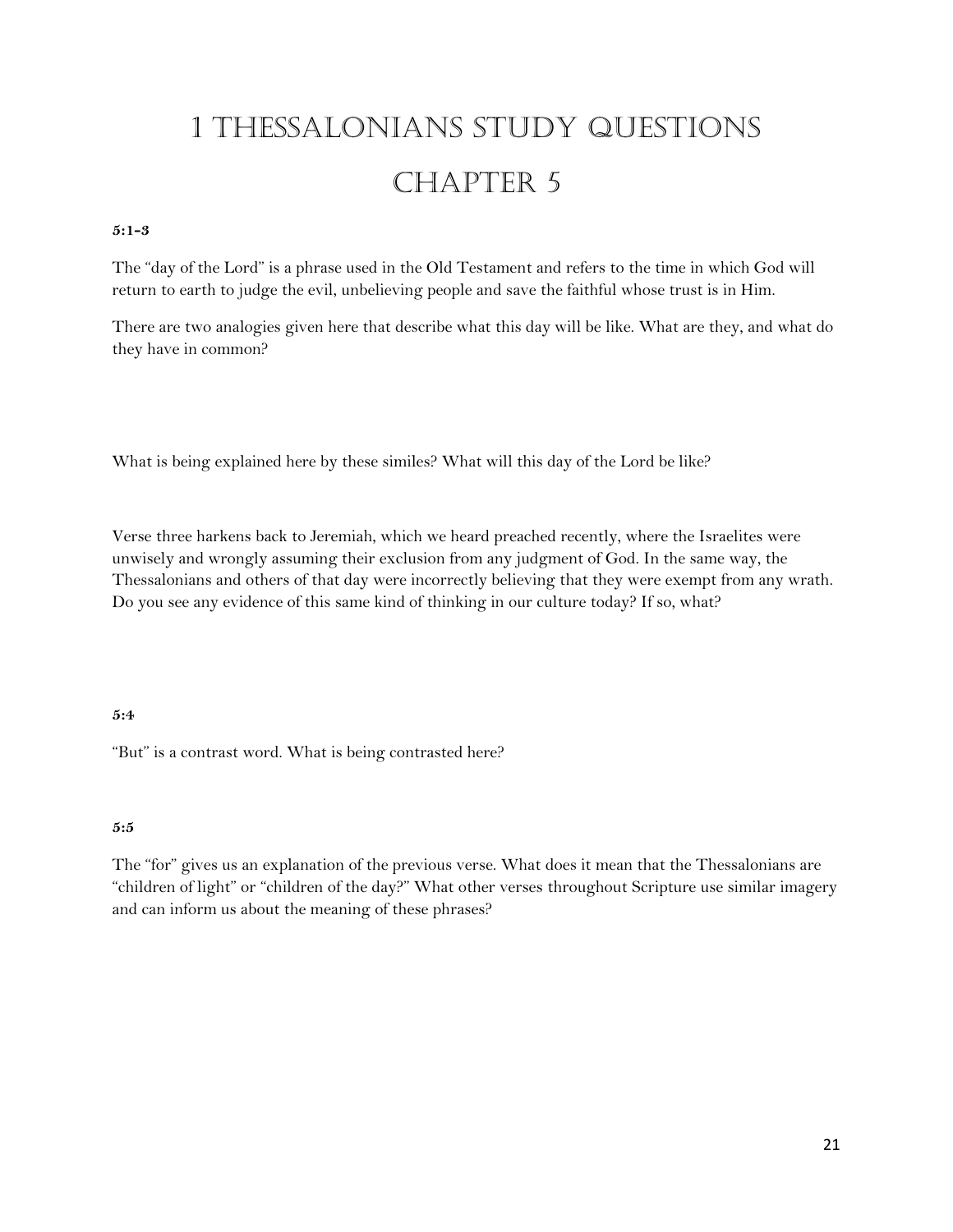How many categories of people are mentioned here? \_\_\_\_\_\_\_\_\_ There is no in between. With this in mind, what can we do to be a voice in our world for the truth of the Lord's return? Ezekiel was a watchman for the Israelites to deliver the message of God's impending judgment. God told him that their blood would be on his hands if he were not to be faithful to deliver the prophetic message. Are we being faithful where God has put us? Are you opening your mouth as there is opportunity? Are you seeking to create opportunities where there are none? What does your awareness of this impending destruction drive you to do?

Be inspired by William Carey's passion for the lost which moved him to missionary work:

*"I care not where or how I lived, or what hardships I went through, so that I could but gain souls for Christ. While I was asleep I dreamed of these things, and when I awoke the first thing I thought of was this great work. All my desire was for the conversion of the heathen, and all my hope was in God."vi*

#### **5:6**

The "so then" indicates that an application is to come. What is God, through Paul, entreating the Thessalonians to do, given the fact that they are children of light? Two things are mentioned here.

In the spiritual sense, what would you understand "keep awake" and "be sober" to mean?

#### **5:8**

Notice the tense of the verb "having." This indicates it has already happened. The Thessalonians, Paul, and all Christians have put on these pieces of armor. Our sobriety comes from the fact that we have been saved.

Note here the three qualities mentioned in this verse of a person's life who belongs to the day. Where else have we heard and do we read of these characteristics?

It's also worth noting that though we HAVE put on the breastplate and the helmet, according to this verse, Paul commands the Ephesians to DO that very thing in chapter 6 of that book. Turn to Ephesians 6 and see what all the Christian is commanded to "put on." What does it mean that in Thessalonians Paul says we **have already done** this, and in another book that we **are to do** this?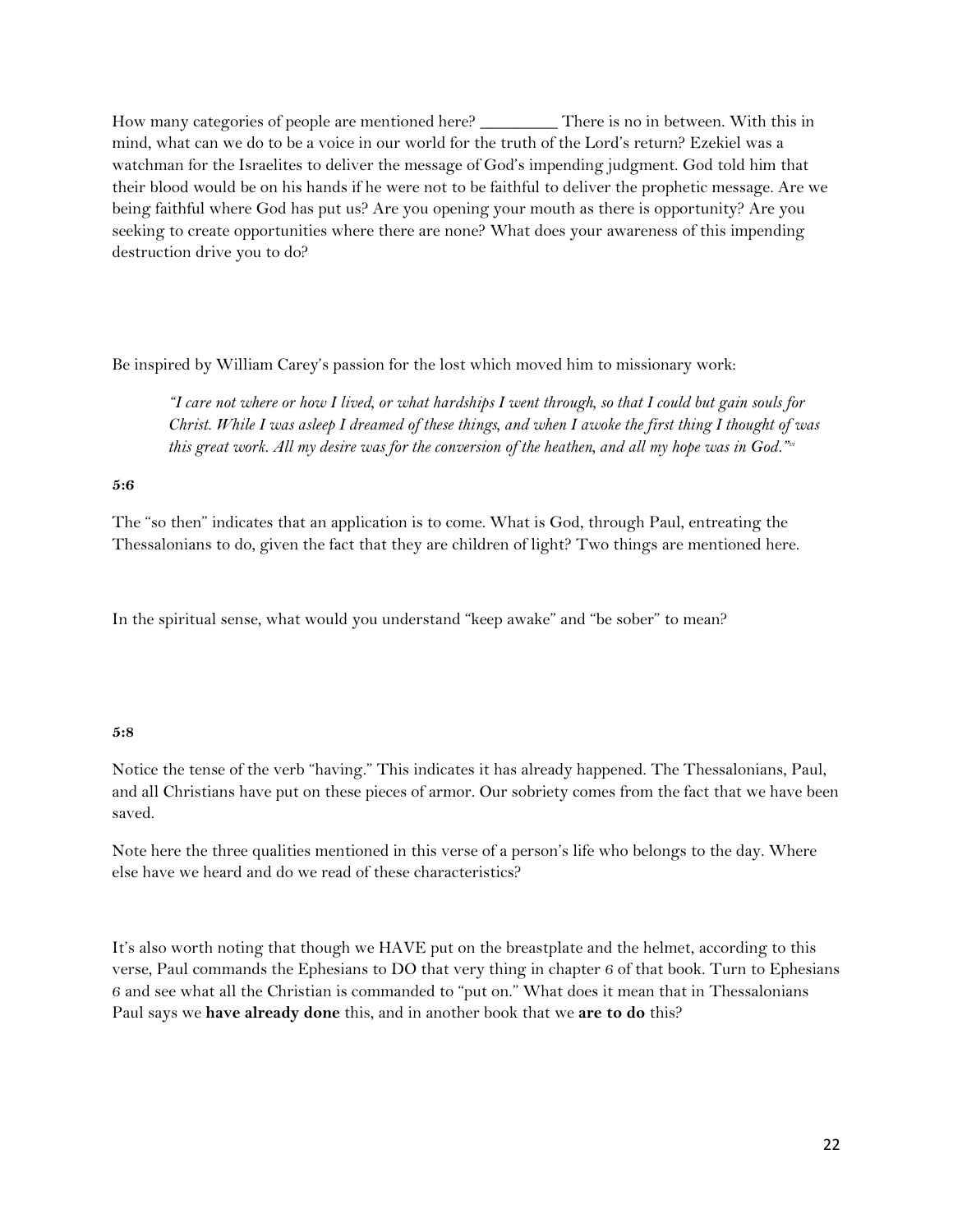#### **5:9-10**

Again, we have the little explanatory word "for." What truths or concepts is Paul connecting here?

Praise be to God for his indescribable gift! Were it not for Jesus' death on our behalf, there would be no salvation from sin. No rescue! Pause and worship God once again for this unfathomable grace.

#### **5:9**

There is a direct object "us" here in the first part of this verse. Who is the "us" that has not been destined for wrath? Is it all people? Who is Paul's audience, with himself included?

#### **5:10**

Given the concerns that the Thessalonians have had, which we have seen addressed by Paul, (vv. 4:15-17) what does it mean that "whether we are awake or asleep we might live with him?"

Does it make your heart flutter to think on the fact that a day is coming when we will live with Christ? Though now in a sense we live with him, (to live is Christ and to die is gain) in another very real sense, we are aliens and strangers in this land called earth, (1 Pe. 2:11) and the city we are seeking is not here (Heb. 13:14). Right now, we see in a mirror dimly, but then we shall see face to face (1 Cor. 13:12). Now we are naked, spiritually speaking, but then we will be fully clothed (2 Cor. 5:3). Revelation 21:3 describes our future in the new heavens and the new earth: "And I heard a loud voice from the throne saying, "Behold, the dwelling place of God is with man. He will dwell with them, and they will be his people, and God himself will be with them as their God." Take a few minutes to allow your mind to meditate on these truths. Let your heart long for this day, imagining the joys of what it will be like.

. . . . . . . . . . . .

#### **5:11**

After reading v. 11, look back at 4:18 and note the similarity. What would you say, based upon these, is one of Paul's main purposes in writing this letter?

Isn't it so astounding that the Maker of the universe—our God--loves to do this? He is **for** His people! We are the apple of His eye!

#### **5:12-13**

Why would it be important to Paul for the Thessalonians to respect their elders and esteem them very highly?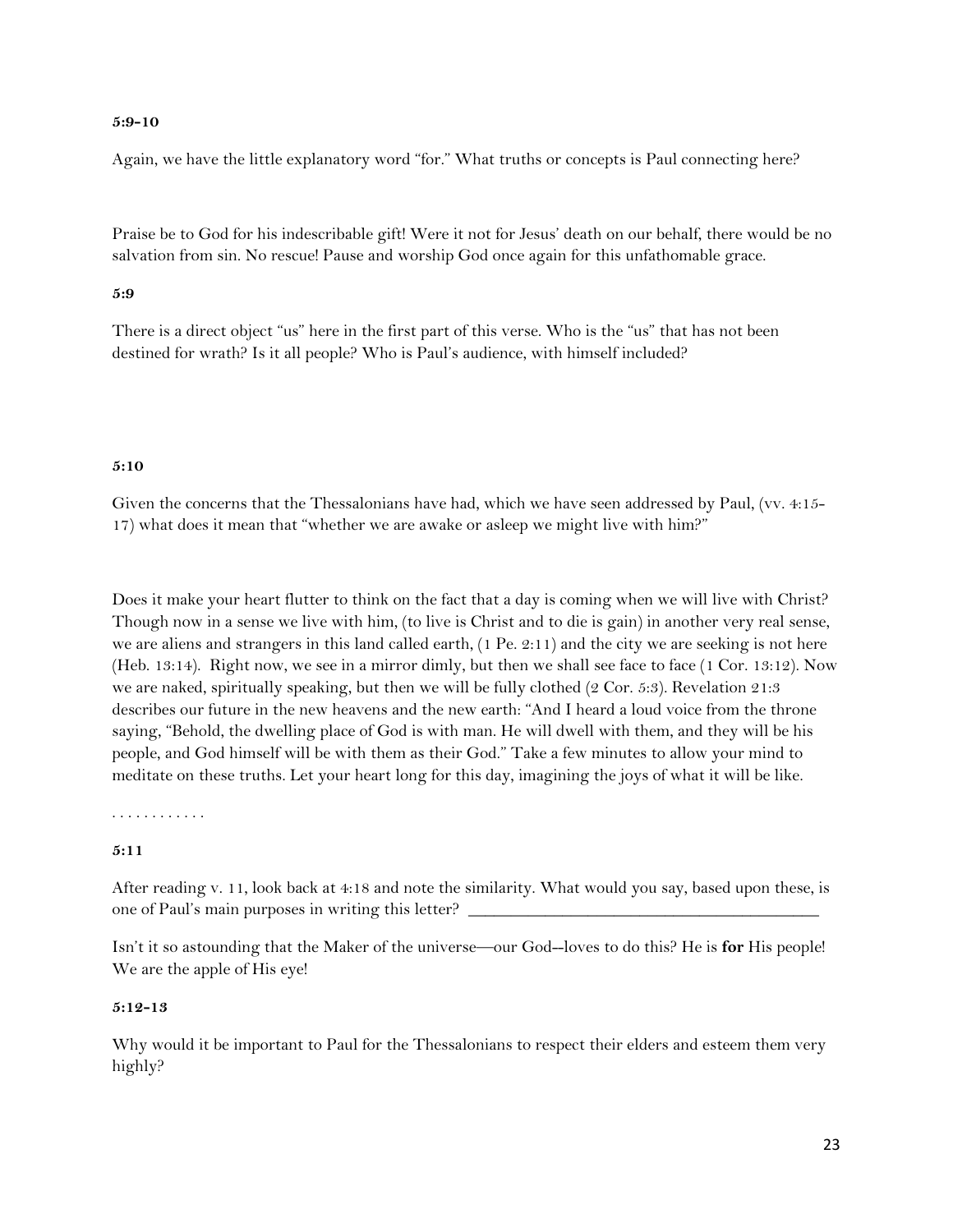What does the word "admonish" mean? Look it up in a dictionary and write the definition below.

Notice this admonishing is a work both of the elders and of the people toward each other, as the word appears again in v. 14. What does this word point to as a significant role of the local church, though it is much neglected today? \_\_\_\_\_\_\_\_\_\_\_\_\_\_\_\_\_\_\_\_\_\_\_\_\_\_\_\_\_\_\_\_\_\_What happens within a church where this is not practiced?

How do you receive admonishment? Have you allowed God to produce in you the humility it takes to be confronted over your sin?

Notice also the balance, though, of the commands in the verses that follow. What else, in addition to admonishment, is to characterize our interactions with one another?

#### **5:15**

To whom does Paul instruct us to do good? \_\_\_\_\_\_\_\_\_\_\_\_\_\_\_\_\_\_\_\_\_\_\_\_\_\_\_\_\_\_\_\_\_\_\_\_\_\_\_\_\_\_\_\_

What a lofty calling!

#### **5:16-18**

Many of us probably know and love these verses and have them memorized. What are the three commands that Paul gives to the church here that they are always to be doing? The second half of the verse refers to God's will for us. The "this" seems to be pointing to all three verbs in the previous half. What is Paul saying then is God's will for Christians?

Is it humanly possible to live in this way? Explain why or why not.

What does it look like to always rejoice? Allow 2 Corinthians 4:7-10 to shed light on this for you:

*<sup>7</sup>But we have this treasure in jars of clay, to show that the surpassing power belongs to God and not to us. <sup>8</sup>We are afflicted in every way, but not crushed; perplexed, but not driven to despair; <sup>9</sup> persecuted, but not forsaken; struck down, but not destroyed; <sup>10</sup> always carrying in the body the death of Jesus, so that the life of Jesus may also be manifested in our bodies.*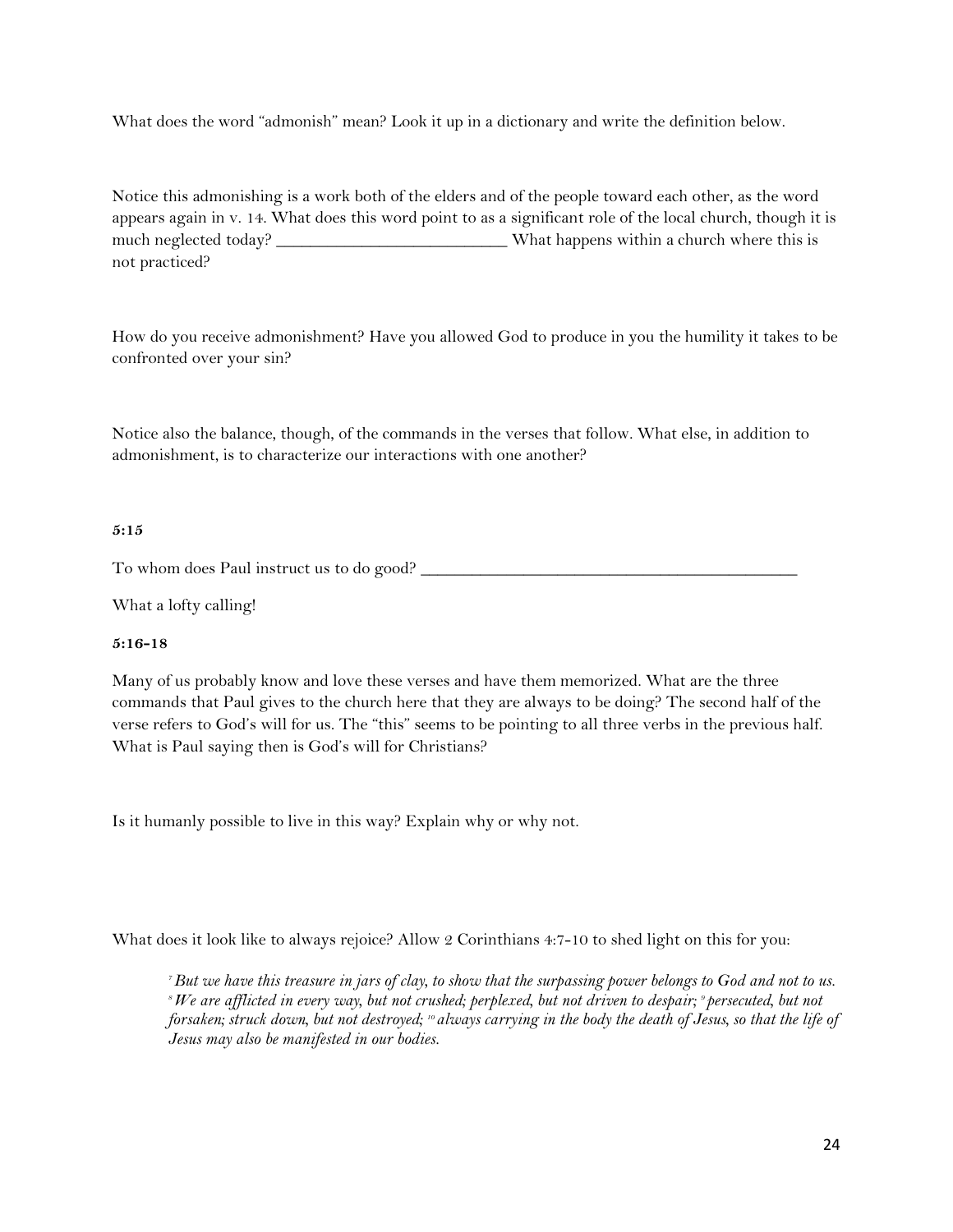How does a person pray without stopping?

#### **5:18**

The preposition used here is noteworthy. Are we called to give thanks FOR all circumstances or IN them?

Neighborhood friends of ours with 6 children recently underwent the death of their husband/father, who was only 48 years old. On top of that, the family returned from his funeral to find that they had been robbed while they were there. What does it look like to rejoice always in a time like that? To give thanks in those circumstances?

#### **5:19-20**

We encounter a command here that is not discussed much in our circles. Verse 20 offers clarification on what the Thessalonians were doing that needed to change. Apparently some believers were prophesying, and others were rejecting their prophecies. Paul gives balanced instructions in the next verse about how wisely to deal with the issue. How do you think the believers were to test the prophecies in order to determine "what is good?" What is our authoritative standard (then and today) by which we measure truth and error?

#### **5:23**

The word "now" is probably indicating a shift that this is the end of the letter.

What is the name of God given here? \_\_\_\_\_\_\_\_\_\_\_\_\_\_\_\_\_\_\_\_\_\_\_\_\_\_\_\_\_\_\_\_\_Why do you suppose that Paul refers to Him as that rather than the "God of love" or "holy God" or something else?

What does it mean to be completely sanctified? Does this verse imply that we can somehow reach a state of perfection on this earth? Why or why not? Use Scripture to support your understanding.

Who is doing the sanctifying in this verse? Why is that significant?

Note also the tense of the verb in the second half of the verse: "be kept." This is a passive verb. That means someone else is doing the acting. God is the main Actor here. Philippians 2:12 tells us to "work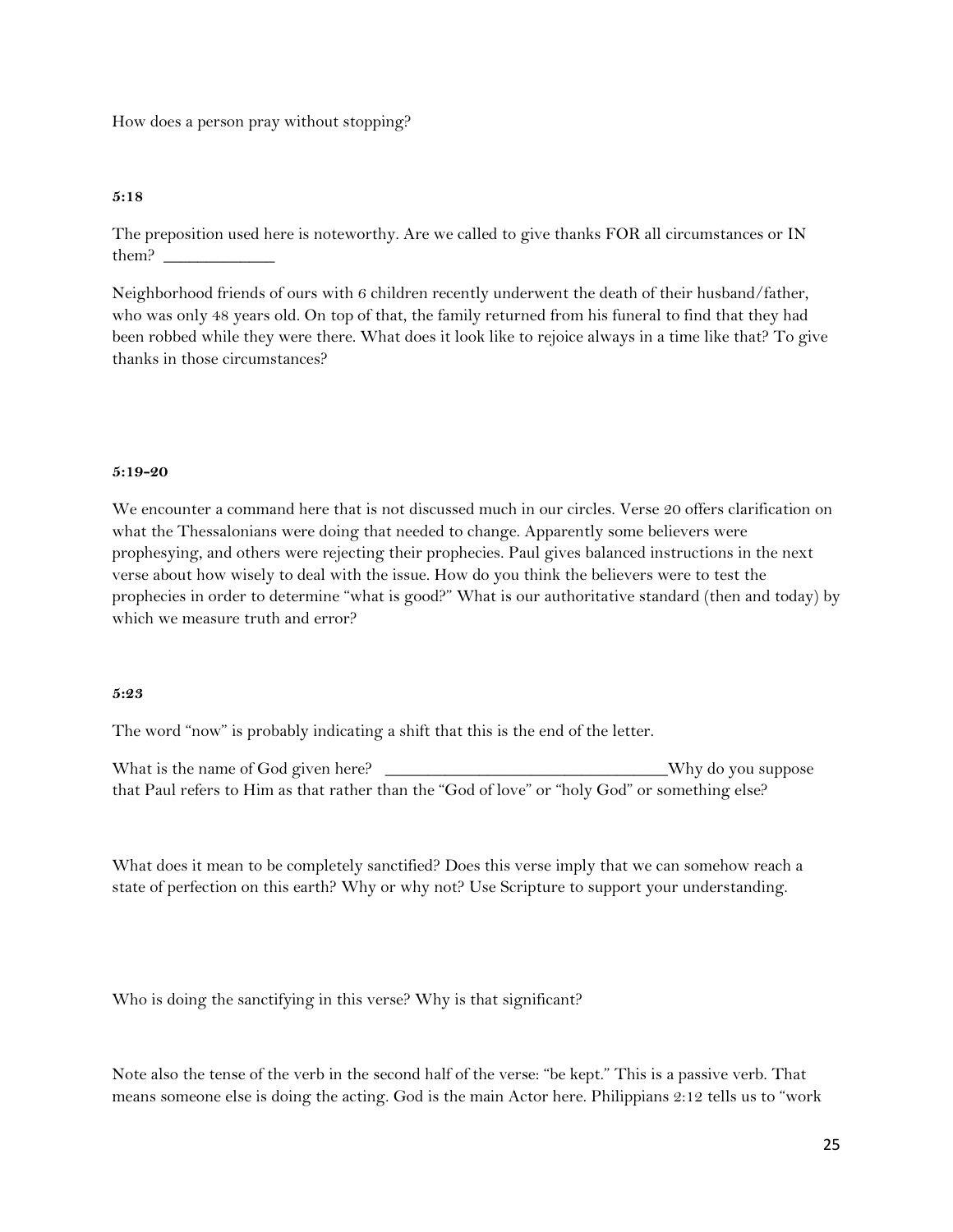out your own salvation with fear and trembling, for it is GOD who works in you to will and to act according to His good pleasure." And again in Philippians 1:6 , "He who began a good work in you will bring it to completion at the day of Jesus Christ." See how similar v. 5:24 is! God is the faithful one!

Does this verse mean that we don't play a part in our sanctification—that we are passive receivers only of God's work in our lives? Absolutely not! Note how many commands there are in this final section (verses 12-28) alone of chapter 5. \_\_\_\_\_\_\_\_\_\_ God doesn't give us commands so that we sit around and do nothing. There is very much a working together of God and the believer to produce our sanctification.

#### **5:25-27**

State the last three commands of this letter given in this section.

Even Paul who is so authoritative and Christlike requests prayer. What a strong reminder to us of our need for prayer and an example of humility! If Paul the Apostle requests prayer, how great also is our need for God's help! Let us always be vulnerable and humble--willing to ask others for intercession--and to spend quality time ourselves crying out to the Lord for Him to hear and act on our behalf. May we walk with Him in full reliance on His strength rather than our own.

Why would Paul state so strongly that his letter is to be read to all the brothers?

### Chapter/Book Wrap-Up

*What does this fifth chapter teach us about the character/nature of God?*

*What do we learn in this chapter about humanity?*

*Does the author seem to be emphasizing anything in the chapter through repetition? If so, what?*

*In two sentences or less, summarize the contents of this chapter and then do the same of the entire book.* 

*In what specific ways has God challenged, encouraged, and grown you through this study time in His Word?*